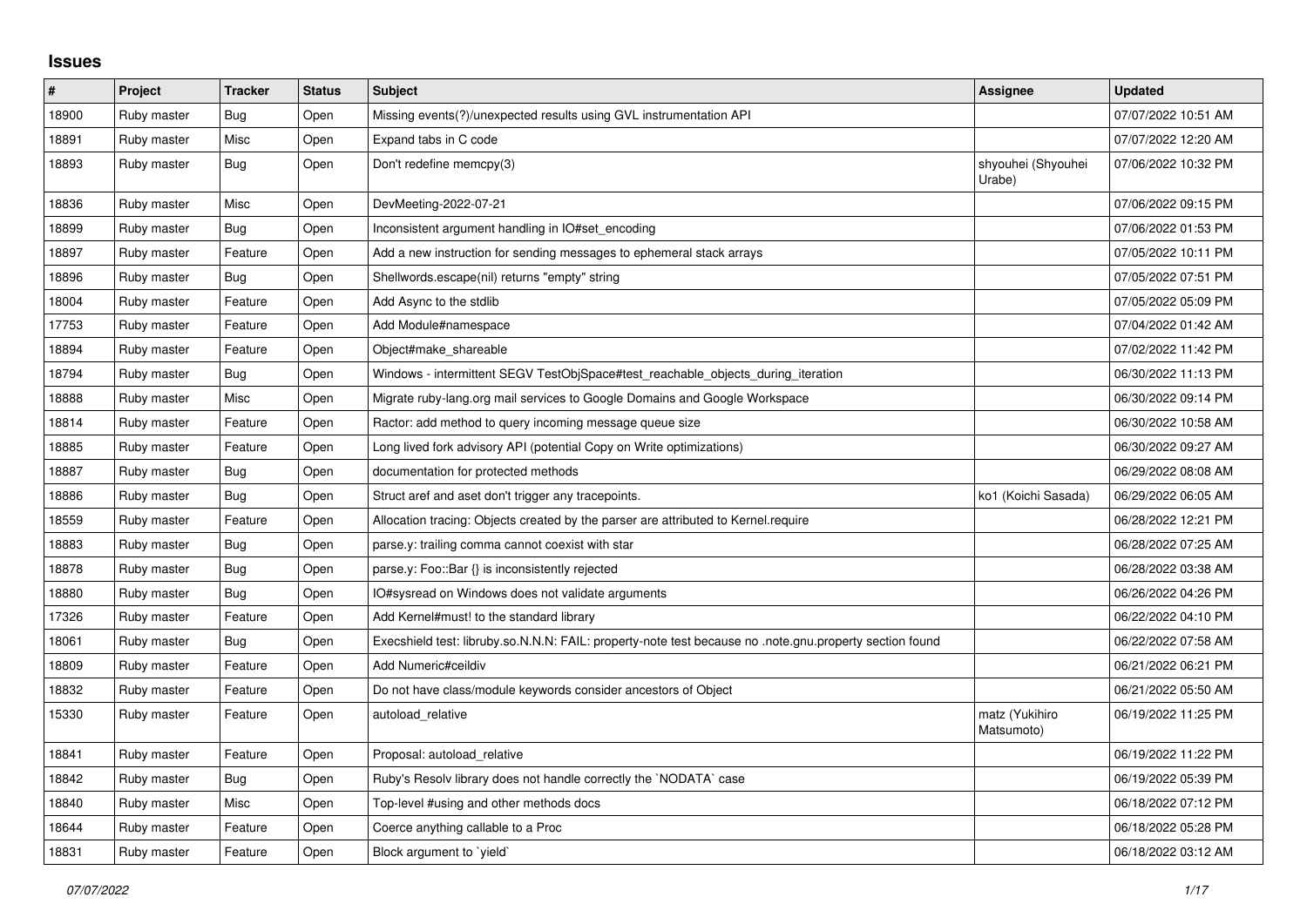| #     | Project     | <b>Tracker</b> | <b>Status</b> | Subject                                                                                                            | <b>Assignee</b>                   | <b>Updated</b>      |
|-------|-------------|----------------|---------------|--------------------------------------------------------------------------------------------------------------------|-----------------------------------|---------------------|
| 18767 | Ruby master | Bug            | Open          | IO.foreach hangs up when passes limit=0                                                                            |                                   | 06/18/2022 02:56 AM |
| 18159 | Ruby master | Feature        | Open          | Integrate functionality of dead_end gem into Ruby                                                                  | matz (Yukihiro<br>Matsumoto)      | 06/17/2022 02:06 PM |
| 18837 | Ruby master | <b>Bug</b>     | Open          | Not possible to evaluate expression with numbered parameters in it                                                 |                                   | 06/17/2022 12:48 PM |
| 18835 | Ruby master | Feature        | Open          | Add InstructionSequence#type method                                                                                |                                   | 06/16/2022 10:30 PM |
| 18826 | Ruby master | <b>Bug</b>     | Open          | Symbol#to_proc inconsistent, sometimes calls private methods                                                       |                                   | 06/16/2022 07:27 AM |
| 18281 | Ruby master | Bug            | Open          | Ruby 3.1.0: gem uninstall -alx fails to uninstall debug                                                            |                                   | 06/16/2022 01:08 AM |
| 17525 | Ruby master | Feature        | Open          | Implement Happy Eyeballs Version 2 (RFC8305) in Socket.tcp                                                         | Glass_saga (Masaki<br>Matsushita) | 06/16/2022 01:08 AM |
| 17472 | Ruby master | Feature        | Open          | HashWithIndifferentAccess like Hash extension                                                                      |                                   | 06/16/2022 01:08 AM |
| 17468 | Ruby master | Feature        | Open          | Deprecate RUBY_DEVEL                                                                                               |                                   | 06/16/2022 01:08 AM |
| 16476 | Ruby master | Feature        | Open          | Socket.getaddrinfo cannot be interrupted by Timeout.timeout                                                        | Glass_saga (Masaki<br>Matsushita) | 06/16/2022 01:08 AM |
| 16005 | Ruby master | Feature        | Open          | A variation of Time.iso8601 that can parse yyyy-MM-dd HH:mm:ss                                                     |                                   | 06/16/2022 01:08 AM |
| 16495 | Ruby master | Feature        | Open          | Inconsistent quotes in error messages                                                                              | matz (Yukihiro<br>Matsumoto)      | 06/15/2022 04:21 PM |
| 18780 | Ruby master | Bug            | Open          | Incorrect binding receiver for C API rb_eval_string()                                                              |                                   | 06/15/2022 12:14 AM |
| 18825 | Ruby master | Feature        | Open          | Specialized instruction for "array literal + `.hash`"                                                              |                                   | 06/14/2022 05:24 PM |
| 18816 | Ruby master | Bug            | Open          | Ractor segfaulting MacOS 12.4 (aarch64 / M1 processor)                                                             |                                   | 06/13/2022 01:46 PM |
| 17995 | Ruby master | Bug            | Open          | Slow down when mjit and Ractor are being used at same time                                                         | k0kubun (Takashi<br>Kokubun)      | 06/11/2022 04:02 AM |
| 18768 | Ruby master | Bug            | Open          | Inconsistent behavior of IO, StringIO and String each_line methods when return paragraph and chomp: true<br>passed |                                   | 06/10/2022 03:46 PM |
| 18822 | Ruby master | Feature        | Open          | Ruby lack a proper method to percent-encode strings for URIs (RFC 3986)                                            |                                   | 06/09/2022 02:42 PM |
| 18435 | Ruby master | <b>Bug</b>     | Open          | Calling `protected` on ancestor method changes result of `instance_methods(false)`                                 |                                   | 06/09/2022 10:23 AM |
| 16597 | Ruby master | Feature        | Open          | missing poll()                                                                                                     |                                   | 06/09/2022 09:14 AM |
| 18821 | Ruby master | Feature        | Open          | Expose Pattern Matching interfaces in core classes                                                                 |                                   | 06/09/2022 07:24 AM |
| 18657 | Ruby master | Bug            | Open          | IRB raises exception when stdout is a pipe                                                                         |                                   | 06/08/2022 03:34 PM |
| 18796 | Ruby master | Bug            | Open          | GC compaction gets stuck on Mac OS when a debugger is attached                                                     |                                   | 06/08/2022 08:25 AM |
| 18795 | Ruby master | Bug            | Open          | Verbose GC debug output with -DRGENGC_DEBUG=5 causes a crash                                                       |                                   | 06/08/2022 08:24 AM |
| 18818 | Ruby master | Bug            | Open          | SEGV (Fiber scheduler?)                                                                                            | ioquatix (Samuel<br>Williams)     | 06/06/2022 06:31 PM |
| 18770 | Ruby master | Bug            | Open          | Inconsistent behavior of IO/StringIO's each methods when called with nil as a separator, limit and chomp:<br>true  |                                   | 06/06/2022 05:38 PM |
| 16150 | Ruby master | Feature        | Open          | Add a way to request a frozen string from to s                                                                     |                                   | 06/03/2022 04:42 PM |
| 18815 | Ruby master | Feature        | Open          | instance_{eval,exec} vs Proc#>>                                                                                    |                                   | 06/02/2022 05:17 PM |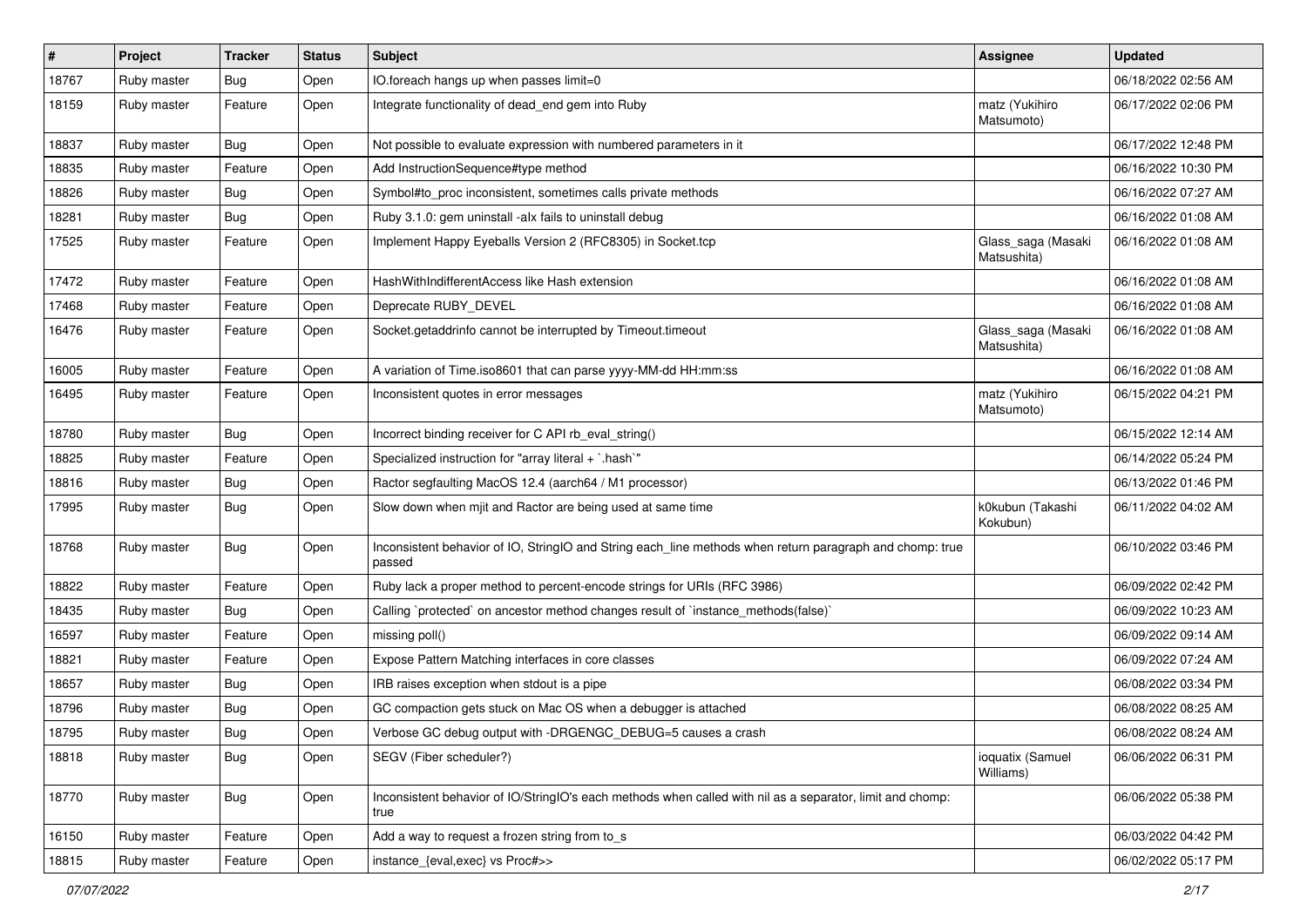| $\vert$ # | Project     | <b>Tracker</b> | <b>Status</b> | Subject                                                                               | <b>Assignee</b>               | <b>Updated</b>      |
|-----------|-------------|----------------|---------------|---------------------------------------------------------------------------------------|-------------------------------|---------------------|
| 18812     | Ruby master | Feature        | Open          | Add ability to trace exit locations for YJIT                                          |                               | 06/01/2022 02:42 PM |
| 18658     | Ruby master | Bug            | Open          | Need openssl 3 support for Ubuntu 22.04 (Ruby 2.7.x and 3.0.x)                        | rhenium (Kazuki<br>Yamaguchi) | 05/30/2022 08:06 PM |
| 18810     | Ruby master | Bug            | Open          | Make `Kernel#p` interruptable.                                                        | ioquatix (Samuel<br>Williams) | 05/30/2022 12:44 AM |
| 18608     | Ruby master | Bug            | Open          | 'require': cannot load such file -- ripper (LoadError) after 'make distclean'         |                               | 05/27/2022 04:10 AM |
| 18444     | Ruby master | Bug            | Open          | Trapped TSTP causes a locking deadlock in 3.0.3 onward                                |                               | 05/26/2022 10:29 PM |
| 18286     | Ruby master | Bug            | Open          | Universal arm64/x86_84 binary built on an x86_64 machine segfaults/is killed on arm64 |                               | 05/26/2022 09:45 PM |
| 18678     | Ruby master | Bug            | Open          | Crash on Mac - vm_call0_cfunc_with_frame                                              |                               | 05/26/2022 05:40 PM |
| 18805     | Ruby master | Bug            | Open          | IO::Buffer is inconsistent when returning a string from an empty buffer               |                               | 05/25/2022 12:45 PM |
| 14602     | Ruby master | Feature        | Open          | Version of dig that raises error if a key is not present                              |                               | 05/25/2022 12:02 PM |
| 18804     | Ruby master | Bug            | Open          | Invalid line number for putnil instruction                                            |                               | 05/25/2022 09:22 AM |
| 18799     | Ruby master | Bug            | Open          | Refinement#import_methods vs attr_reader                                              |                               | 05/25/2022 06:50 AM |
| 18798     | Ruby master | Feature        | Open          | UnboundMethod#==`with inherited classes                                               |                               | 05/25/2022 12:32 AM |
| 18761     | Ruby master | Misc           | Open          | provide an example wasm project                                                       | katei (Yuta Saito)            | 05/23/2022 11:01 AM |
| 18797     | Ruby master | Bug            | Open          | Third argument to Regexp.new is a bit broken                                          |                               | 05/23/2022 10:11 AM |
| 16829     | Ruby master | Bug            | Open          | Exceptions raised from within an enumerated method lose part of their stacktrace      |                               | 05/20/2022 07:25 PM |
| 18774     | Ruby master | Feature        | Open          | Add Queue#pop(timeout:)                                                               |                               | 05/20/2022 12:27 AM |
| 17996     | Ruby master | <b>Bug</b>     | Open          | Cygwin: thread + pipe behavior since Ruby 2.6                                         | cruby-cygwin                  | 05/19/2022 08:20 AM |
| 15334     | Ruby master | Bug            | Open          | child_info_fork::abort: address space needed by 'emoji_iso2022_kddi.so' on cygwin     | cruby-cygwin                  | 05/19/2022 08:20 AM |
| 15097     | Ruby master | Bug            | Open          | Gem install fails on Ruby 2.5.1 with Cygwin (get_dns_server_list undefined)           | cruby-cygwin                  | 05/19/2022 08:20 AM |
| 11840     | Ruby master | Bug            | Open          | Error with "make check" on Cygwin                                                     | cruby-cygwin                  | 05/19/2022 08:20 AM |
| 9409      | Ruby master | Bug            | Open          | Cygwin I "filesystem" I encoding IIIIIIIIIIIII                                        | cruby-cygwin                  | 05/19/2022 08:20 AM |
| 18783     | Ruby master | <b>Bug</b>     | Open          | OptionParser should recognize "-" as an optional argument                             |                               | 05/19/2022 12:15 AM |
| 18782     | Ruby master | <b>Bug</b>     | Open          | Race conditions in autoload when loading the same feature with multiple threads.      |                               | 05/18/2022 09:22 PM |
| 18751     | Ruby master | Bug            | Open          | Regression on master for Method#== when comparing public with private method          |                               | 05/18/2022 01:27 AM |
| 18789     | Ruby master | Bug            | Open          | make test-bundled-gems failed after make install                                      |                               | 05/18/2022 01:01 AM |
| 18784     | Ruby master | <b>Bug</b>     | Open          | FileUtils.rm_f` and `FileUtils.rm_rf` should not mask exceptions                      |                               | 05/16/2022 09:04 AM |
| 17316     | Ruby master | Feature        | Open          | On memoization                                                                        |                               | 05/13/2022 11:32 AM |
| 18776     | Ruby master | Feature        | Open          | <b>Object Shapes</b>                                                                  |                               | 05/13/2022 01:11 AM |
| 18654     | Ruby master | Feature        | Open          | Enhancements to prettyprint                                                           | akr (Akira Tanaka)            | 05/12/2022 01:44 PM |
| 18642     | Ruby master | Feature        | Open          | Named ripper fields                                                                   |                               | 05/12/2022 01:37 PM |
| 18763     | Ruby master | <b>Bug</b>     | Open          | The configure option "--with-openssl-dir" has lower precedence than pkg-config        |                               | 05/11/2022 11:39 AM |
| 18690     | Ruby master | Feature        | Open          | Allow `Kernel#then` to take arguments                                                 |                               | 05/10/2022 06:16 PM |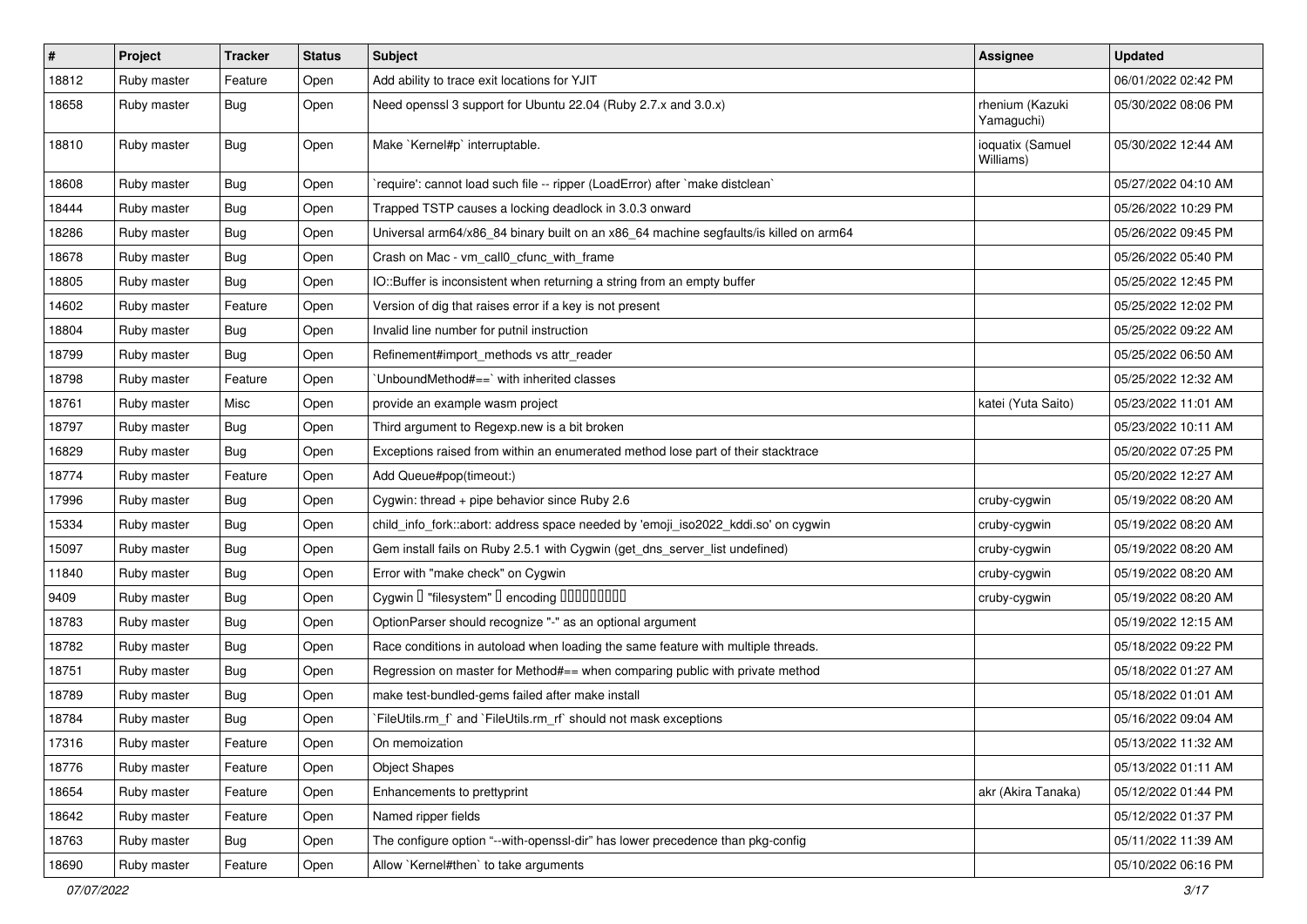| #     | Project     | <b>Tracker</b> | <b>Status</b> | Subject                                                                                              | <b>Assignee</b>              | <b>Updated</b>      |
|-------|-------------|----------------|---------------|------------------------------------------------------------------------------------------------------|------------------------------|---------------------|
| 18764 | Ruby master | <b>Bug</b>     | Open          | Build Error when Using msys2-mingw64 and Ruby 3.2                                                    |                              | 05/10/2022 06:48 AM |
| 18384 | Ruby master | Feature        | Open          | Pattern Match Object                                                                                 |                              | 05/07/2022 06:01 PM |
| 18762 | Ruby master | Feature        | Open          | Add an Array#undigits that compliments Integer#digits                                                |                              | 05/03/2022 08:08 PM |
| 18760 | Ruby master | <b>Bug</b>     | Open          | Ractors vs "skynet" microbenchmark                                                                   |                              | 05/02/2022 11:36 PM |
| 18758 | Ruby master | Bug            | Open          | Ruby fails to build on M1 Mac when x86 Homebrew is installed                                         |                              | 04/28/2022 03:19 PM |
| 18759 | Ruby master | Bug            | Open          | snapshot-ruby_2_7: test failure on macos-12                                                          |                              | 04/28/2022 12:18 AM |
| 18757 | Ruby master | Feature        | Open          | Introduce %R percent literal for anchored regular expression patterns                                |                              | 04/27/2022 05:30 PM |
| 18740 | Ruby master | Bug            | Open          | Use of rightward assignment changes line number needed for line-targeted TracePoint                  |                              | 04/27/2022 09:56 AM |
| 18685 | Ruby master | Feature        | Open          | Enumerator.product: Cartesian product of enumerables                                                 |                              | 04/26/2022 07:02 AM |
| 18731 | Ruby master | Bug            | Open          | Parallel test-all sometimes does not run at all some tests                                           |                              | 04/23/2022 12:58 PM |
| 18737 | Ruby master | <b>Bug</b>     | Open          | Windows 'require' is case independent                                                                |                              | 04/22/2022 06:18 PM |
| 18683 | Ruby master | Feature        | Open          | Allow to create hashes with a specific capacity.                                                     |                              | 04/22/2022 02:34 PM |
| 18622 | Ruby master | <b>Bug</b>     | Open          | const_get still looks in Object, while lexical constant lookup no longer does                        |                              | 04/22/2022 11:26 AM |
| 18567 | Ruby master | <b>Bug</b>     | Open          | Depending on default gems in stdlib gems when not needed considered harmful                          | hsbt (Hiroshi<br>SHIBATA)    | 04/21/2022 04:45 PM |
| 18668 | Ruby master | Feature        | Open          | Merge `io-nonblock` gems into core                                                                   |                              | 04/21/2022 10:02 AM |
| 18630 | Ruby master | Feature        | Open          | Introduce general `IO#timeout` and `IO#timeout=`for all (non-)blocking operations.                   |                              | 04/21/2022 09:36 AM |
| 18743 | Ruby master | <b>Bug</b>     | Open          | Enumerator#next / peek re-use each others stacktraces                                                |                              | 04/19/2022 02:42 PM |
| 18726 | Ruby master | Misc           | Open          | CI Error on c99 and c2x                                                                              | shyouhei (Shyouhei<br>Urabe) | 04/19/2022 09:05 AM |
| 10548 | Ruby master | Feature        | Open          | remove callcc (Callcc is now going obsoleted. Please use Fiber.)                                     |                              | 04/18/2022 09:07 AM |
| 18738 | Ruby master | <b>Bug</b>     | Open          | IRB can't recognize heredoc after words                                                              |                              | 04/18/2022 12:00 AM |
| 18736 | Ruby master | Feature        | Open          | self-p for method chain                                                                              |                              | 04/15/2022 11:09 AM |
| 18733 | Ruby master | <b>Bug</b>     | Open          | Ruby GC problems cause performance issue with Ractor                                                 |                              | 04/15/2022 09:13 AM |
| 18725 | Ruby master | Misc           | Open          | IO#write and IO#wait_writable block for write pipe if read pipe is closed in other thread on OpenBSD |                              | 04/13/2022 11:20 PM |
| 17849 | Ruby master | Feature        | Open          | Fix Timeout timeout so that it can be used in threaded Web servers                                   | matz (Yukihiro<br>Matsumoto) | 04/10/2022 06:26 AM |
| 18686 | Ruby master | <b>Bug</b>     | Open          | Regexp supporting unexpected age properties in Ruby < 3.2                                            |                              | 04/08/2022 06:52 PM |
| 18455 | Ruby master | Bug            | Open          | IO#close` has poor performance and difficult to understand semantics.                                |                              | 04/04/2022 02:02 AM |
| 18675 | Ruby master | Feature        | Open          | Add new exception class for resolv timeouts                                                          |                              | 04/01/2022 11:22 PM |
| 16978 | Ruby master | Feature        | Open          | Ruby should not use realpath for FILE                                                                | nobu (Nobuyoshi<br>Nakada)   | 04/01/2022 11:30 AM |
| 18674 | Ruby master | <b>Bug</b>     | Open          | Build failure 'make up' with WSL2                                                                    |                              | 04/01/2022 08:51 AM |
| 18605 | Ruby master | <b>Bug</b>     | Open          | Fails to run on (newer) 32bit Windows with ucrt                                                      |                              | 04/01/2022 07:52 AM |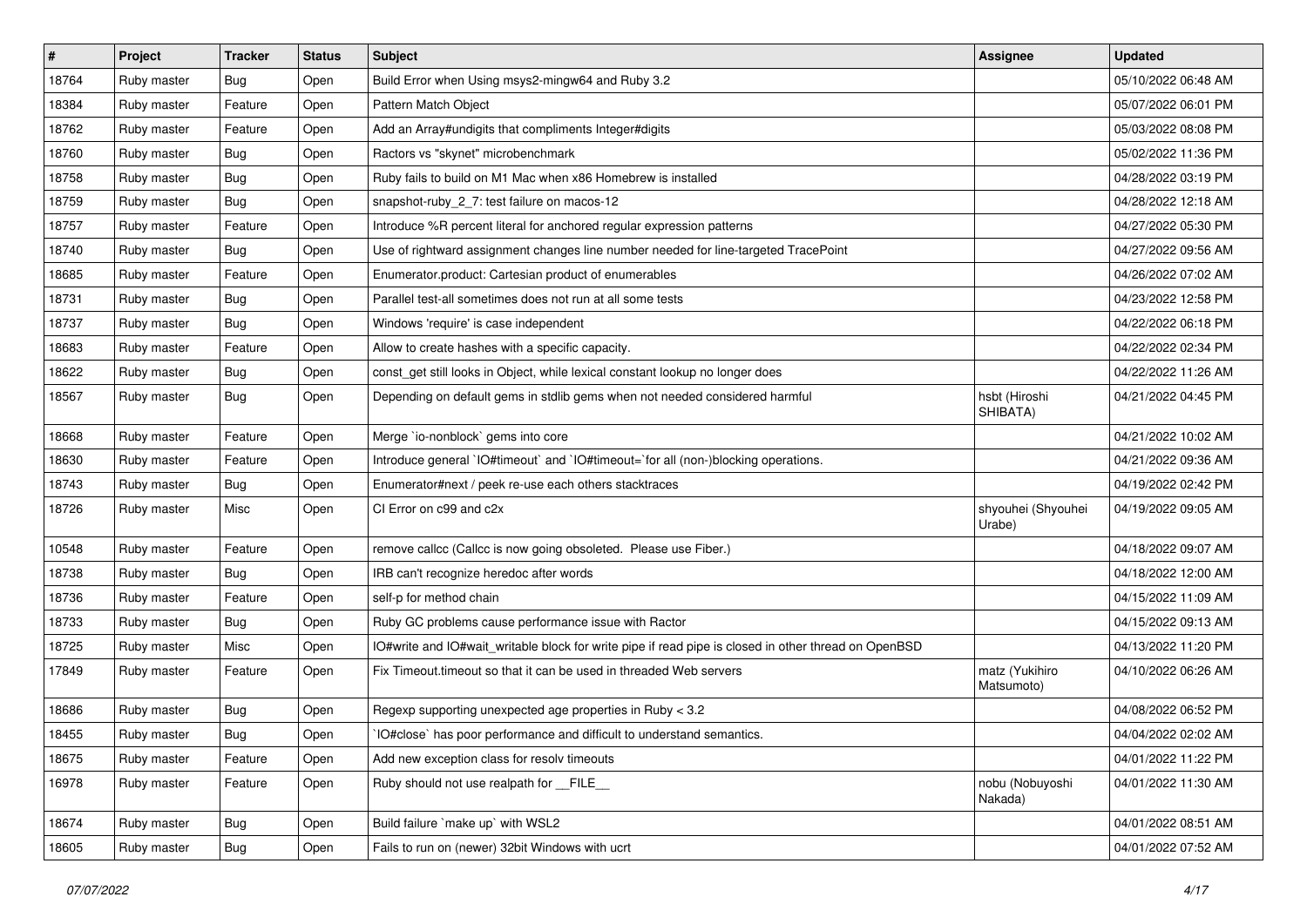| $\sharp$ | Project     | <b>Tracker</b> | <b>Status</b> | Subject                                                                                                             | <b>Assignee</b>            | <b>Updated</b>      |
|----------|-------------|----------------|---------------|---------------------------------------------------------------------------------------------------------------------|----------------------------|---------------------|
| 18594    | Ruby master | Feature        | Open          | Add a #to_h method on URI::Generic                                                                                  |                            | 03/31/2022 01:18 PM |
| 18247    | Ruby master | <b>Bug</b>     | Open          | weird results for `Array#slice` or `Array#[]` with argument of type `Enumerator::ArithmeticSequence`                |                            | 03/30/2022 11:05 PM |
| 18396    | Ruby master | <b>Bug</b>     | Open          | An unexpected "hash value omission" syntax error when without parentheses call expr follows                         |                            | 03/29/2022 09:58 PM |
| 18666    | Ruby master | <b>Bug</b>     | Open          | No rule to make target 'yaml/yaml.h', needed by 'api.o'                                                             | hsbt (Hiroshi<br>SHIBATA)  | 03/29/2022 11:17 AM |
| 18661    | Ruby master | <b>Bug</b>     | Open          | Net::HTTP behavior changed between 2.6 and 3.1 on windows.                                                          |                            | 03/25/2022 01:57 PM |
| 18659    | Ruby master | Feature        | Open          | Create a Binding at the time of an exception and make it available to Rescue                                        |                            | 03/25/2022 10:55 AM |
| 18179    | Ruby master | Feature        | Open          | Add Math methods to Numeric                                                                                         |                            | 03/24/2022 02:54 PM |
| 18462    | Ruby master | Feature        | Open          | Proposal to merge WASI based WebAssembly support                                                                    |                            | 03/24/2022 03:05 AM |
| 18553    | Ruby master | <b>Bug</b>     | Open          | Memory leak on compiling method call with kwargs                                                                    | ko1 (Koichi Sasada)        | 03/23/2022 09:34 PM |
| 18651    | Ruby master | <b>Bug</b>     | Open          | oob access in CP51932 -> CP50220 transcoder                                                                         | akr (Akira Tanaka)         | 03/23/2022 01:17 PM |
| 18639    | Ruby master | Feature        | Open          | Update Unicode data to Unicode Version 15.0.0                                                                       | duerst (Martin Dürst)      | 03/22/2022 07:38 PM |
| 17548    | Ruby master | Feature        | Open          | Need simple way to include symlink directories in Dir.glob                                                          |                            | 03/21/2022 01:35 PM |
| 18640    | Ruby master | Feature        | Open          | default empty string argument for `String#sub` and `String#sub!`, e.g. `"hello".sub("I")`                           |                            | 03/19/2022 02:33 AM |
| 18647    | Ruby master | Feature        | Open          | Non-recursive option for iseq-targeted Tracepoints in ruby 2.6+                                                     |                            | 03/18/2022 09:41 AM |
| 18576    | Ruby master | Feature        | Open          | Rename `ASCII-8BIT` encoding to `BINARY`                                                                            |                            | 03/17/2022 03:06 PM |
| 18583    | Ruby master | Feature        | Open          | Pattern-matching: API for custom unpacking strategies?                                                              |                            | 03/17/2022 01:10 PM |
| 18614    | Ruby master | <b>Bug</b>     | Open          | Error (busy loop) in<br>TestGemCommandsSetupCommand#test_destdir_flag_does_not_try_to_write_to_the_default_gem_home | hsbt (Hiroshi<br>SHIBATA)  | 03/17/2022 01:03 AM |
| 15592    | Ruby master | Feature        | Open          | mode where "autoload" behaves like an immediate "require"                                                           |                            | 03/16/2022 09:58 AM |
| 18623    | Ruby master | <b>Bug</b>     | Open          | make runnable' does not work                                                                                        | nobu (Nobuyoshi<br>Nakada) | 03/16/2022 01:28 AM |
| 18617    | Ruby master | Feature        | Open          | Allow multiples keys in Hash#[] acting like Hash#dig                                                                |                            | 03/10/2022 01:36 PM |
| 18580    | Ruby master | <b>Bug</b>     | Open          | Range#include? inconsistency for beginless String ranges                                                            |                            | 03/09/2022 10:22 PM |
| 18616    | Ruby master | <b>Bug</b>     | Open          | Error with clang(1) on MacOS due to _declspec()                                                                     |                            | 03/09/2022 10:50 AM |
| 18476    | Ruby master | <b>Bug</b>     | Open          | Call to require stuck forever after receiving EAGAIN on writev when running with zeus                               |                            | 02/28/2022 02:55 PM |
| 18603    | Ruby master | Feature        | Open          | Allow syntax like obj.method(arg)=value                                                                             |                            | 02/27/2022 05:04 PM |
| 18597    | Ruby master | Feature        | Open          | Strings need a named method like 'dup' that doesn't duplicate if receiver is mutable                                |                            | 02/26/2022 11:56 PM |
| 18601    | Ruby master | Bug            | Open          | Invalid byte sequences in Big5 encodings                                                                            | duerst (Martin Dürst)      | 02/23/2022 07:59 AM |
| 18498    | Ruby master | Feature        | Open          | Introduce a public WeakKeysMap that compares by equality                                                            |                            | 02/20/2022 04:06 PM |
| 18593    | Ruby master | Feature        | Open          | Add back URI.escape                                                                                                 |                            | 02/18/2022 07:45 PM |
| 16989    | Ruby master | Feature        | Open          | Sets: need $\Psi$ <sup>[]</sup>                                                                                     | knu (Akinori MUSHA)        | 02/18/2022 02:57 AM |
| 18568    | Ruby master | Feature        | Open          | Explore lazy RubyGems boot to reduce need for --disable-gems                                                        |                            | 02/17/2022 07:15 AM |
| 18587    | Ruby master | Misc           | Open          | What was the reason behind Ruby choosing SipHash for Hash?                                                          |                            | 02/17/2022 12:02 AM |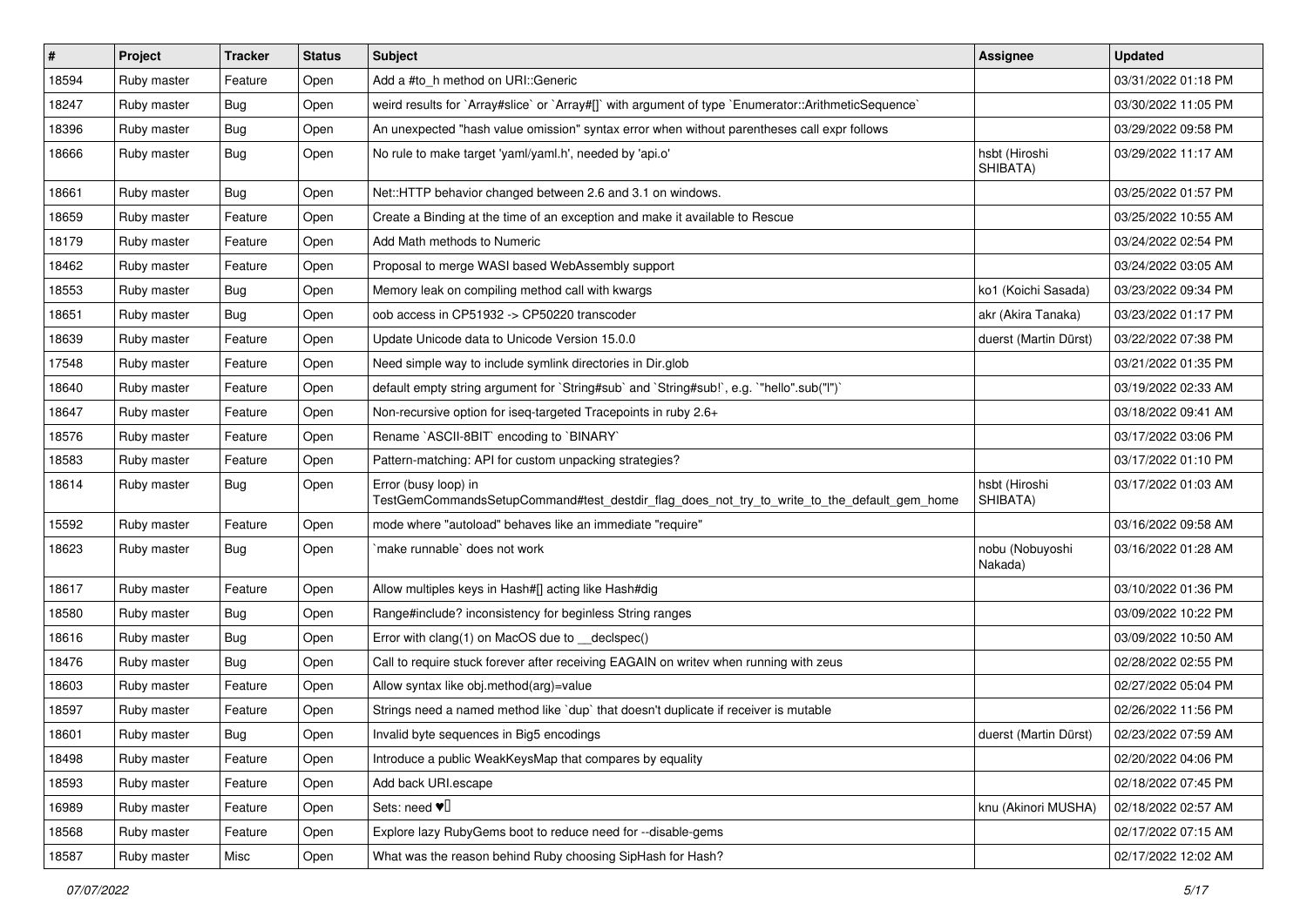| #     | Project     | <b>Tracker</b> | <b>Status</b> | Subject                                                                                                     | <b>Assignee</b>                         | <b>Updated</b>      |
|-------|-------------|----------------|---------------|-------------------------------------------------------------------------------------------------------------|-----------------------------------------|---------------------|
| 18463 | Ruby master | Feature        | Open          | Random number generation with xoshiro                                                                       |                                         | 02/13/2022 09:12 AM |
| 18257 | Ruby master | <b>Bug</b>     | Open          | rb_mRubyVMFrozenCore is broken by GC run                                                                    |                                         | 02/10/2022 12:36 PM |
| 18573 | Ruby master | Feature        | Open          | Object#pack1                                                                                                |                                         | 02/08/2022 08:51 AM |
| 18438 | Ruby master | Feature        | Open          | Add `Exception#additional_message` to show additional error information                                     |                                         | 02/07/2022 02:55 AM |
| 18368 | Ruby master | Feature        | Open          | Range#step semantics for non-Numeric ranges                                                                 |                                         | 02/02/2022 03:42 PM |
| 18564 | Ruby master | Feature        | Open          | Add Exception#detailed_message                                                                              | mame (Yusuke<br>Endoh)                  | 02/01/2022 08:06 PM |
| 18402 | Ruby master | Feature        | Open          | <b>Argument Labels</b>                                                                                      |                                         | 01/31/2022 06:14 PM |
| 18554 | Ruby master | Feature        | Open          | Move unicode_normalize to a default gem                                                                     |                                         | 01/31/2022 05:51 PM |
| 17263 | Ruby master | <b>Bug</b>     | Open          | Fiber context switch degrades with number of fibers, limit on number of fibers                              |                                         | 01/31/2022 02:47 PM |
| 11064 | Ruby master | <b>Bug</b>     | Open          | #singleton_methods for objects with special singleton_class returns an empty array                          |                                         | 01/31/2022 05:02 AM |
| 18515 | Ruby master | Feature        | Open          | Add Range#reverse_each implementation for performance                                                       |                                         | 01/31/2022 02:23 AM |
| 18285 | Ruby master | Feature        | Open          | NoMethodError#message uses a lot of CPU/is really expensive to call                                         |                                         | 01/30/2022 12:45 PM |
| 18551 | Ruby master | Feature        | Open          | Make Range#reverse_each to raise an exception if endless                                                    |                                         | 01/28/2022 11:13 PM |
| 18518 | Ruby master | <b>Bug</b>     | Open          | NoMemoryError + [FATAL] failed to allocate memory for twice 1 << large                                      |                                         | 01/28/2022 01:40 PM |
| 18136 | Ruby master | Feature        | Open          | take_while_after                                                                                            |                                         | 01/28/2022 06:23 AM |
| 18507 | Ruby master | <b>Bug</b>     | Open          | Incorrect target_os detection in configure script                                                           |                                         | 01/25/2022 08:57 AM |
| 18181 | Ruby master | Feature        | Open          | Introduce Enumerable#min_with_value, max_with_value, and minmax_with_value                                  |                                         | 01/25/2022 07:33 AM |
| 18510 | Ruby master | <b>Bug</b>     | Open          | Unexpected waiting for console when starting ruby on windows                                                |                                         | 01/23/2022 02:53 PM |
| 16757 | Ruby master | Feature        | Open          | Add intersection to Range                                                                                   |                                         | 01/22/2022 07:26 AM |
| 18506 | Ruby master | <b>Bug</b>     | Open          | make and make install rebuild items every time unnecessarily - sometimes causing races in parallel installs |                                         | 01/21/2022 01:46 PM |
| 14394 | Ruby master | Feature        | Open          | Class.descendants                                                                                           | ko1 (Koichi Sasada)                     | 01/20/2022 10:46 PM |
| 18429 | Ruby master | <b>Bug</b>     | Open          | Configure ruby-3.0.3 on Solaris 10 Unknown keyword 'URL' in './ruby.tmp.pc'                                 |                                         | 01/18/2022 09:15 PM |
| 18494 | Ruby master | Feature        | Open          | [RFC] ENV["RUBY_GC_"]= changes GC parameters dynamically                                                    |                                         | 01/17/2022 11:15 PM |
| 15559 | Ruby master | Feature        | Open          | Logical XOR (^^) operator                                                                                   |                                         | 01/16/2022 03:20 AM |
| 16986 | Ruby master | Feature        | Open          | Anonymous Struct literal                                                                                    | matz (Yukihiro<br>Matsumoto)            | 01/15/2022 04:57 PM |
| 18492 | Ruby master | Bug            | Open          | `rb_rescue2` inside `rb_protect` segfaults on Windows                                                       |                                         | 01/14/2022 03:17 PM |
| 18472 | Ruby master | <b>Bug</b>     | Open          | rb_w32_map_errno is not found on Ruby-3.1.0                                                                 |                                         | 01/13/2022 09:59 AM |
| 18478 | Ruby master | Feature        | Open          | Module#constant pairs                                                                                       |                                         | 01/11/2022 07:55 PM |
| 18477 | Ruby master | Feature        | Open          | Float#sqrt and Integer#sqrt                                                                                 |                                         | 01/11/2022 07:34 PM |
| 18473 | Ruby master | Bug            | Open          | Raw data in Socket::Option#inspect on Amazon Linux 2                                                        |                                         | 01/11/2022 02:13 PM |
| 18439 | Ruby master | Feature        | Open          | Support YJIT for VC++                                                                                       | maximecb (Maxime<br>Chevalier-Boisvert) | 01/10/2022 11:29 PM |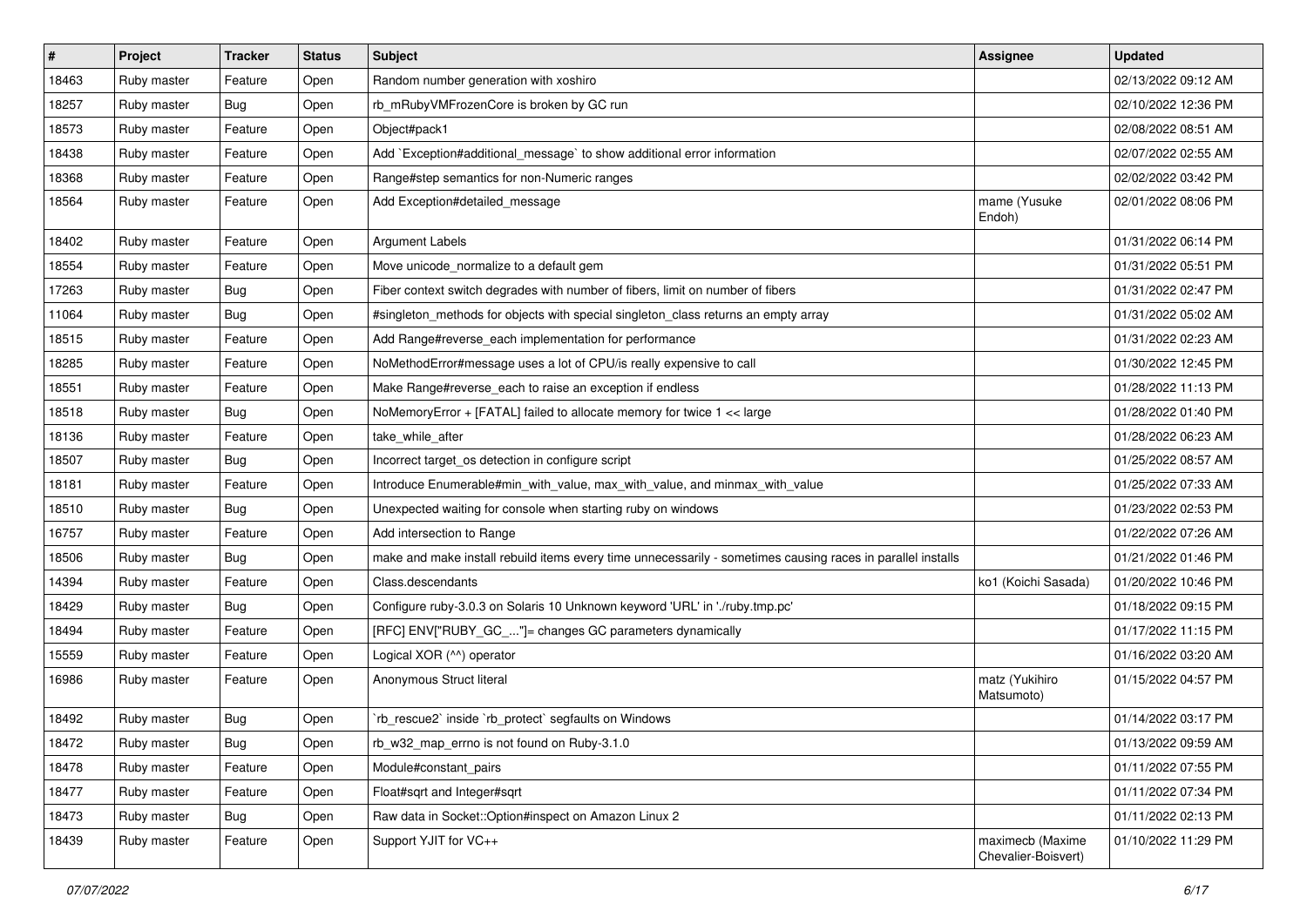| $\vert$ # | Project     | <b>Tracker</b> | <b>Status</b> | Subject                                                                           | <b>Assignee</b>              | <b>Updated</b>      |
|-----------|-------------|----------------|---------------|-----------------------------------------------------------------------------------|------------------------------|---------------------|
| 12125     | Ruby master | Feature        | Open          | Proposal: Shorthand operator for Object#method                                    |                              | 01/07/2022 06:23 PM |
| 17473     | Ruby master | Feature        | Open          | Make Pathname to embedded class of Ruby                                           | akr (Akira Tanaka)           | 01/07/2022 09:25 AM |
| 18277     | Ruby master | <b>Bug</b>     | Open          | buffer error (Zlib::BufError) in Zlib::Deflate#deflate when using MJIT            | k0kubun (Takashi<br>Kokubun) | 01/05/2022 03:04 PM |
| 18454     | Ruby master | <b>Bug</b>     | Open          | YJIT slowing down key Discourse benchmarks                                        |                              | 01/04/2022 08:45 AM |
| 18457     | Ruby master | <b>Bug</b>     | Open          | ruby 2.7.5 fiddle/types.rb use uint32_t but fiddle/cparser.rb lacks uint32_t      |                              | 01/03/2022 01:00 PM |
| 18132     | Ruby master | <b>Bug</b>     | Open          | TODO: fix ccan/list thread safety                                                 |                              | 01/02/2022 08:22 AM |
| 18456     | Ruby master | Bug            | Open          | rdoc non-determinism: module includes can be added once or twice to generated .ri |                              | 01/01/2022 11:16 PM |
| 12901     | Ruby master | Feature        | Open          | Anonymous functions without scope lookup overhead                                 |                              | 01/01/2022 12:30 PM |
| 14982     | Ruby master | Feature        | Open          | Improve namespace system in ruby to avoiding top-level names chaos                | matz (Yukihiro<br>Matsumoto) | 12/31/2021 05:39 PM |
| 18440     | Ruby master | Feature        | Open          | YJIT is enabled if any YJIT tuning options are set                                |                              | 12/30/2021 08:17 PM |
| 18376     | Ruby master | Feature        | Open          | Version comparison API                                                            |                              | 12/30/2021 10:33 AM |
| 18332     | Ruby master | Feature        | Open          | a ? b                                                                             |                              | 12/29/2021 04:38 AM |
| 18404     | Ruby master | Misc           | Open          | 3.1 documentation problems tracking ticket                                        |                              | 12/24/2021 03:59 PM |
| 18423     | Ruby master | Feature        | Open          | Installing stable versions like 3.0.3 from source generates fatal error by make   |                              | 12/23/2021 11:44 PM |
| 16817     | Ruby master | Feature        | Open          | attr_predicate or attr_query or attr_something for ? methods                      |                              | 12/23/2021 11:44 PM |
| 16347     | Ruby master | Feature        | Open          | InmutableObject                                                                   |                              | 12/23/2021 11:44 PM |
| 16118     | Ruby master | Feature        | Open          | Array .difference allow custom comparison                                         |                              | 12/23/2021 11:44 PM |
| 15458     | Ruby master | Feature        | Open          | Automatic Exception#cause print in IRB                                            |                              | 12/23/2021 11:44 PM |
| 15419     | Ruby master | Feature        | Open          | Allow Kernel#tap to be invoked with arguments like Kernel#send                    |                              | 12/23/2021 11:43 PM |
| 15036     | Ruby master | Feature        | Open          | after upgrade when run apt upgrade metasploit                                     |                              | 12/23/2021 11:43 PM |
| 14465     | Ruby master | Feature        | Open          | rename/alias and then obsolete UDPSocket::send                                    |                              | 12/23/2021 11:43 PM |
| 14463     | Ruby master | Feature        | Open          | Allow comments to precede dots in member expressions                              |                              | 12/23/2021 11:43 PM |
| 14449     | Ruby master | Feature        | Open          | error when trying to run rails s                                                  |                              | 12/23/2021 11:43 PM |
| 12867     | Ruby master | Feature        | Open          | Add ability to check validity of a URL                                            |                              | 12/23/2021 11:43 PM |
| 12057     | Ruby master | Feature        | Open          | Allow methods with 'yield' to be called without a block                           |                              | 12/23/2021 11:43 PM |
| 12021     | Ruby master | Feature        | Open          | Final instance variables                                                          |                              | 12/23/2021 11:43 PM |
| 12019     | Ruby master | Feature        | Open          | Better low-level support for writing concurrent libraries                         | matz (Yukihiro<br>Matsumoto) | 12/23/2021 11:43 PM |
| 11627     | Ruby master | Feature        | Open          | make `nonzero` an alias of `nonzero?`                                             | matz (Yukihiro<br>Matsumoto) | 12/23/2021 11:43 PM |
| 11026     | Ruby master | Feature        | Open          | How atomic should dynamic regexp with "once" flag be?                             |                              | 12/23/2021 11:43 PM |
| 10829     | Ruby master | Feature        | Open          | Add to_proc method to the Array class                                             |                              | 12/23/2021 11:43 PM |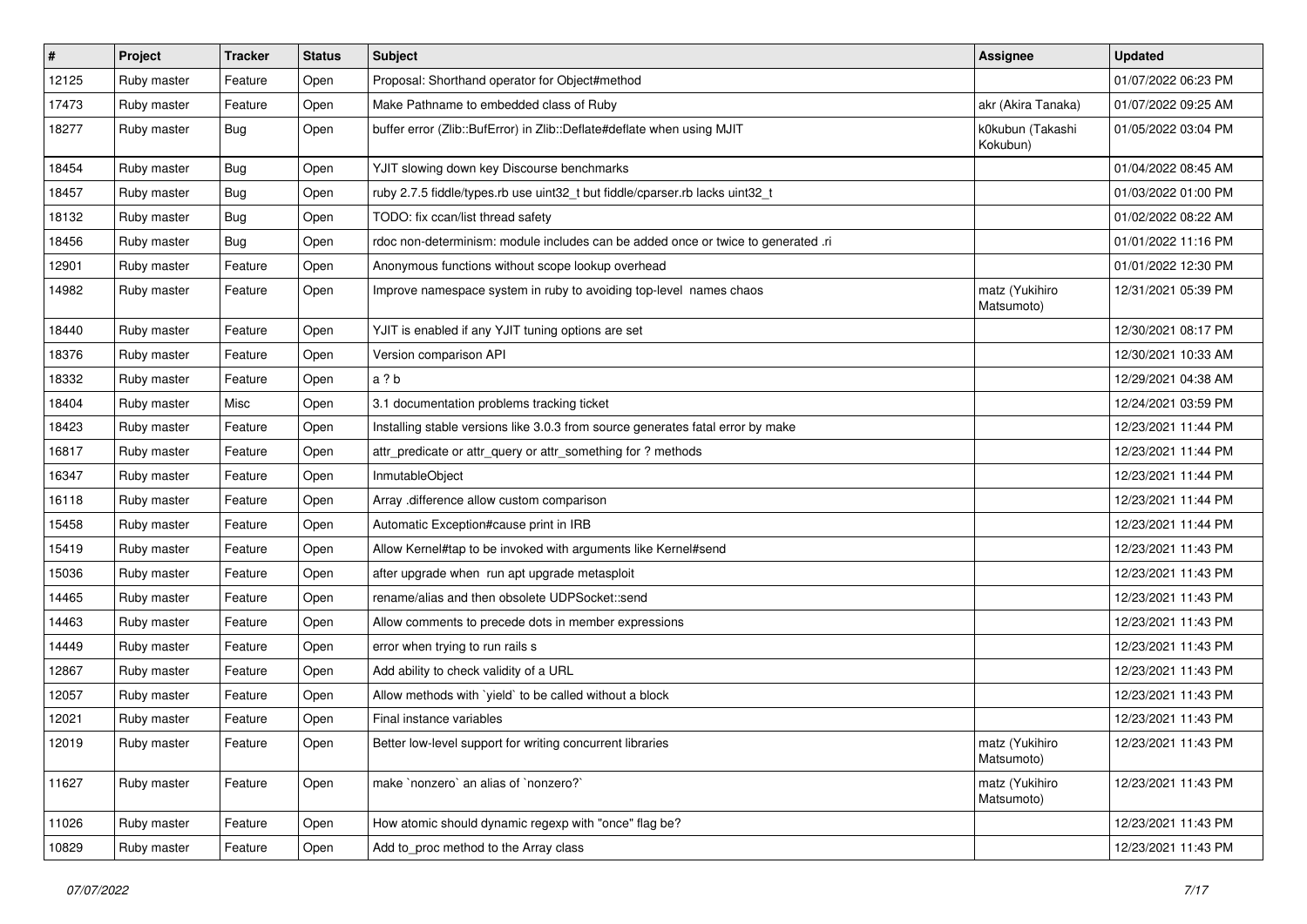| #     | Project     | <b>Tracker</b> | <b>Status</b> | <b>Subject</b>                                                                                                                                                                    | <b>Assignee</b> | <b>Updated</b>      |
|-------|-------------|----------------|---------------|-----------------------------------------------------------------------------------------------------------------------------------------------------------------------------------|-----------------|---------------------|
| 10634 | Ruby master | Feature        | Open          | <b>Baselining with Benchmark</b>                                                                                                                                                  |                 | 12/23/2021 11:43 PM |
| 10528 | Ruby master | Feature        | Open          | Allow line breaks instead of commas in arrays, hashes, argument lists, etc.                                                                                                       |                 | 12/23/2021 11:43 PM |
| 10477 | Ruby master | Feature        | Open          | Implicit interfaces                                                                                                                                                               |                 | 12/23/2021 11:43 PM |
| 10371 | Ruby master | Feature        | Open          | Use Thread#handle_interrupt in MonitorMixin                                                                                                                                       |                 | 12/23/2021 11:43 PM |
| 10273 | Ruby master | Feature        | Open          | Immutable Ruby                                                                                                                                                                    |                 | 12/23/2021 11:43 PM |
| 10217 | Ruby master | Feature        | Open          | Dir constructor similar to Pathname constructor                                                                                                                                   |                 | 12/23/2021 11:43 PM |
| 9947  | Ruby master | Feature        | Open          | Make `Object#send` and `Object#method` private                                                                                                                                    |                 | 12/23/2021 11:43 PM |
| 9941  | Ruby master | Feature        | Open          | Issue a warning when `module` or `class` keyword causes re-initialization of a constant that will become the<br>module/class name, instead of creating/reopening the module/class |                 | 12/23/2021 11:43 PM |
| 9804  | Ruby master | Feature        | Open          | File::CREATE as a synonym for File::CREAT                                                                                                                                         |                 | 12/23/2021 11:43 PM |
| 9686  | Ruby master | Feature        | Open          | Syntax for symbols used in hashes                                                                                                                                                 |                 | 12/23/2021 11:43 PM |
| 9402  | Ruby master | Feature        | Open          | A syntax to specify the default value of a hash                                                                                                                                   |                 | 12/23/2021 11:43 PM |
| 9401  | Ruby master | Feature        | Open          | Yet another syntax for literal anonymous functions (lambdas)                                                                                                                      |                 | 12/23/2021 11:43 PM |
| 8961  | Ruby master | Feature        | Open          | Synchronizable module to easily wrap methods in a mutex                                                                                                                           |                 | 12/23/2021 11:43 PM |
| 8947  | Ruby master | Feature        | Open          | make alias, alias_method, attr_* return name of the alias                                                                                                                         |                 | 12/23/2021 11:43 PM |
| 8896  | Ruby master | Feature        | Open          | #tap with missing block                                                                                                                                                           |                 | 12/23/2021 11:43 PM |
| 8848  | Ruby master | Feature        | Open          | Syntax for binary strings                                                                                                                                                         |                 | 12/23/2021 11:43 PM |
| 8751  | Ruby master | Feature        | Open          | Add offsets to method#source_location                                                                                                                                             |                 | 12/23/2021 11:43 PM |
| 8681  | Ruby master | Feature        | Open          | Net::HTTP should set TCP_NODELAY for requests with body                                                                                                                           |                 | 12/23/2021 11:43 PM |
| 8640  | Ruby master | Feature        | Open          | Add Time#elapsed to return nanoseconds since creation                                                                                                                             |                 | 12/23/2021 11:43 PM |
| 8635  | Ruby master | Feature        | Open          | attr accessor with default block                                                                                                                                                  |                 | 12/23/2021 11:43 PM |
| 8626  | Ruby master | Feature        | Open          | Add a Set coercion method to the standard lib: Set(possible_set)                                                                                                                  |                 | 12/23/2021 11:43 PM |
| 8619  | Ruby master | Feature        | Open          | <b>Standard Profiling API</b>                                                                                                                                                     |                 | 12/23/2021 11:43 PM |
| 8570  | Ruby master | Feature        | Open          | Better mechanisms to safely load classes concurrently                                                                                                                             |                 | 12/23/2021 11:43 PM |
| 8291  | Ruby master | Feature        | Open          | Allow retrieving the root Fiber of a Thread                                                                                                                                       |                 | 12/23/2021 11:43 PM |
| 8275  | Ruby master | Feature        | Open          | Add Module#public_const_get                                                                                                                                                       |                 | 12/23/2021 11:43 PM |
| 8259  | Ruby master | Feature        | Open          | Atomic attributes accessors                                                                                                                                                       |                 | 12/23/2021 11:43 PM |
| 8088  | Ruby master | Feature        | Open          | Method#parameters (and friends) should provide useful information about core methods                                                                                              |                 | 12/23/2021 11:43 PM |
| 7895  | Ruby master | Feature        | Open          | Exception#backtrace_locations to go with Thread#backtrace_locations and Kernel#caller_locations                                                                                   |                 | 12/23/2021 11:43 PM |
| 7845  | Ruby master | Feature        | Open          | Strip doesn't handle unicode space characters in ruby 1.9.2 & 1.9.3 (does in 1.9.1)                                                                                               |                 | 12/23/2021 11:43 PM |
| 7747  | Ruby master | Feature        | Open          | Expanded API for Binding semantics                                                                                                                                                |                 | 12/23/2021 11:43 PM |
| 8272  | Ruby master | Feature        | Open          | Transfer feature tracking to CommonRuby                                                                                                                                           |                 | 12/23/2021 11:40 PM |
| 18411 | Ruby master | Feature        | Open          | Introduce `Fiber.blocking` for disabling scheduler.                                                                                                                               |                 | 12/23/2021 05:10 PM |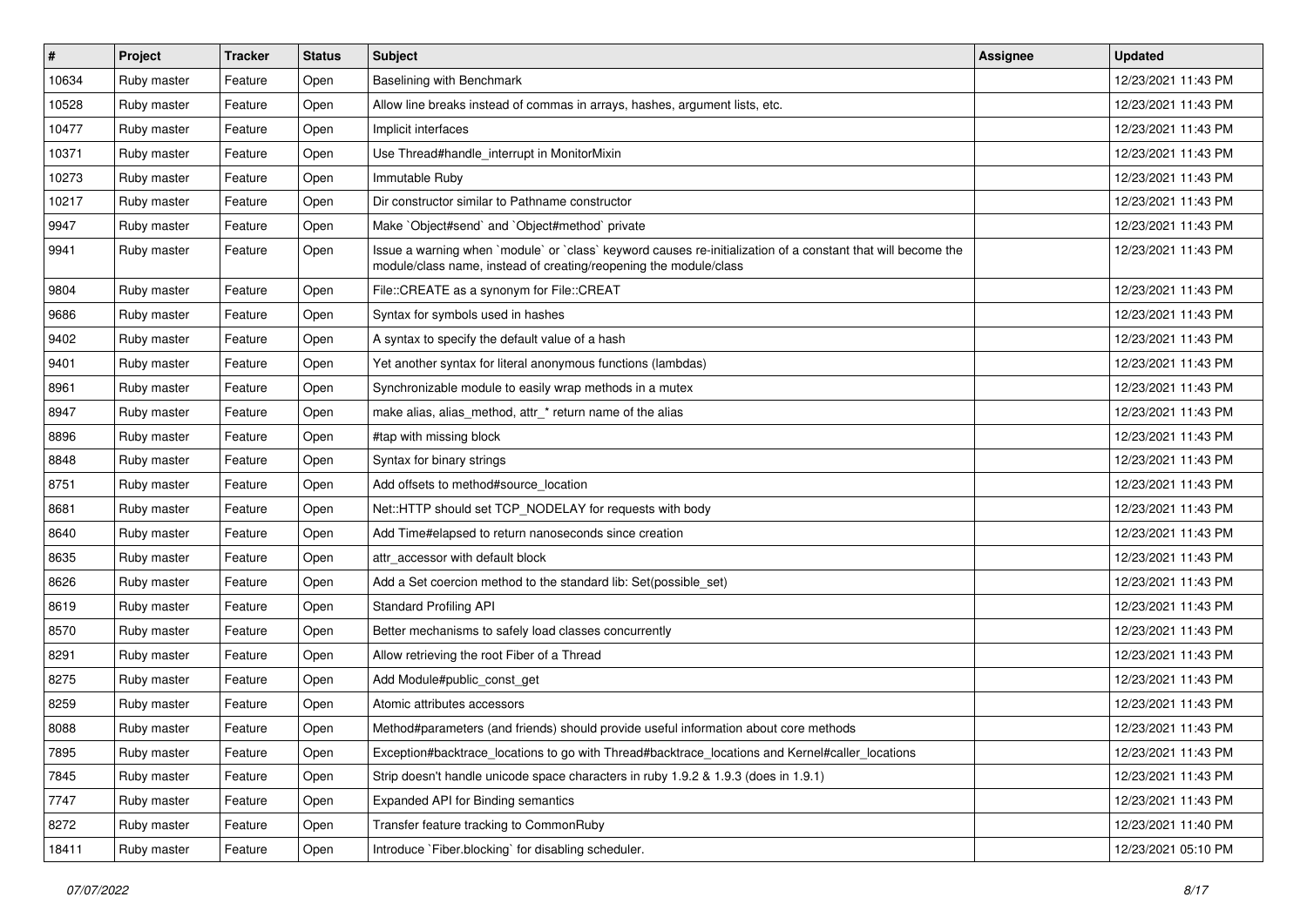| $\sharp$ | Project     | <b>Tracker</b> | <b>Status</b> | <b>Subject</b>                                                                                                                              | <b>Assignee</b>              | <b>Updated</b>      |
|----------|-------------|----------------|---------------|---------------------------------------------------------------------------------------------------------------------------------------------|------------------------------|---------------------|
| 18420    | Ruby master | Misc           | Open          | Question about how to handle IO.pipe reader and writer when forking                                                                         |                              | 12/22/2021 12:04 AM |
| 18380    | Ruby master | Bug            | Open          | TestAddressResolve#test_socket_getnameinfo_domain_blocking test failures                                                                    |                              | 12/21/2021 04:22 PM |
| 18418    | Ruby master | Feature        | Open          | Add Net::HTTP#security_level=                                                                                                               |                              | 12/19/2021 11:58 AM |
| 17785    | Ruby master | Feature        | Open          | Allow named parameters to be keywords                                                                                                       | matz (Yukihiro<br>Matsumoto) | 12/17/2021 06:10 PM |
| 18413    | Ruby master | Bug            | Open          | Segfault in `ripper/lexer.rb`                                                                                                               |                              | 12/17/2021 04:49 PM |
| 18412    | Ruby master | Bug            | Open          | Segfault in test_ractor.rb                                                                                                                  |                              | 12/17/2021 04:23 AM |
| 18410    | Ruby master | Feature        | Open          | Proposal to make inspect include underscores on numerics                                                                                    |                              | 12/16/2021 09:07 AM |
| 18296    | Ruby master | Feature        | Open          | Custom exception formatting should override `Exception#full_message`.                                                                       |                              | 12/15/2021 08:49 PM |
| 12084    | Ruby master | Feature        | Open          | Class#instance                                                                                                                              |                              | 12/14/2021 08:52 PM |
| 15192    | Ruby master | Feature        | Open          | Introduce a new "shortcut assigning" syntax to convenient setup instance variables                                                          | matz (Yukihiro<br>Matsumoto) | 12/14/2021 06:42 PM |
| 17942    | Ruby master | Feature        | Open          | Add a `initialize(public @a, private @b)` shortcut syntax for defining public/private accessors for instance<br>vars as part of constructor |                              | 12/13/2021 12:43 AM |
| 18401    | Ruby master | Feature        | Open          | Rework `require_relative` to add the "current path" on `\$LOAD_PATH`                                                                        |                              | 12/09/2021 05:41 PM |
| 17799    | Ruby master | Bug            | Open          | Seg fault in rb_class_clear_method_cache                                                                                                    |                              | 12/09/2021 05:39 AM |
| 18395    | Ruby master | Feature        | Open          | Introduce Array#subtract! for performance                                                                                                   |                              | 12/08/2021 04:42 PM |
| 16920    | Ruby master | Bug            | Open          | TestThread#test_signal_at_join fails on aarch64                                                                                             |                              | 12/07/2021 02:17 PM |
| 18033    | Ruby master | Feature        | Open          | Time.new to parse a string                                                                                                                  |                              | 12/07/2021 02:15 PM |
| 18393    | Ruby master | <b>Bug</b>     | Open          | TestReadline#test_interrupt_in_other_thread fails on armv7hl                                                                                |                              | 12/07/2021 02:03 PM |
| 17047    | Ruby master | Feature        | Open          | Support parameters for MAIL FROM and RCPT TO                                                                                                |                              | 12/06/2021 08:16 PM |
| 18073    | Ruby master | Bug            | Open          | test/ruby/test_jit.rb: "error: invalid use of '__builtin_va_arg_pack ()"" on Ruby 2.7.4 on gcc 4.8.5                                        |                              | 12/03/2021 03:04 PM |
| 18275    | Ruby master | Feature        | Open          | Add an option to define_method to not capture the surrounding environment                                                                   | ko1 (Koichi Sasada)          | 12/03/2021 02:34 PM |
| 18369    | Ruby master | Feature        | Open          | users.detect(:name, "Dorian") as shorthand for users.detect {  user  user.name == "Dorian" }                                                |                              | 12/03/2021 02:23 PM |
| 17502    | Ruby master | Misc           | Open          | C vs Ruby                                                                                                                                   | ko1 (Koichi Sasada)          | 12/02/2021 07:53 PM |
| 18379    | Ruby master | Bug            | Open          | [CI] Windows mingw/ucrt - test-all timeout failures                                                                                         |                              | 12/02/2021 02:23 AM |
| 18352    | Ruby master | Misc           | Open          | What is the Hash#grep expected?                                                                                                             |                              | 11/28/2021 10:39 PM |
| 6733     | Ruby master | Feature        | Open          | New inspect framework                                                                                                                       |                              | 11/24/2021 05:06 AM |
| 18360    | Ruby master | Feature        | Open          | PrettyPrint enhancements                                                                                                                    |                              | 11/24/2021 12:15 AM |
| 18359    | Ruby master | Bug            | Open          | [Windows MinGW] warning Please include winsock2.h before windows.h                                                                          |                              | 11/23/2021 05:07 PM |
| 18357    | Ruby master | Feature        | Open          | Proposal: stop raising when block passed to IO#each_* closes the IO                                                                         |                              | 11/22/2021 09:03 PM |
| 18262    | Ruby master | Feature        | Open          | Enumerator::Lazy#partition                                                                                                                  |                              | 11/20/2021 10:17 AM |
| 16252    | Ruby master | Feature        | Open          | Hash#partition should return hashes                                                                                                         |                              | 11/18/2021 03:54 PM |
| 18334    | Ruby master | Feature        | Open          | ENV#to_h returns a new Hash object but Hash#to_h does not, which can cause inconsistencies                                                  |                              | 11/17/2021 05:46 PM |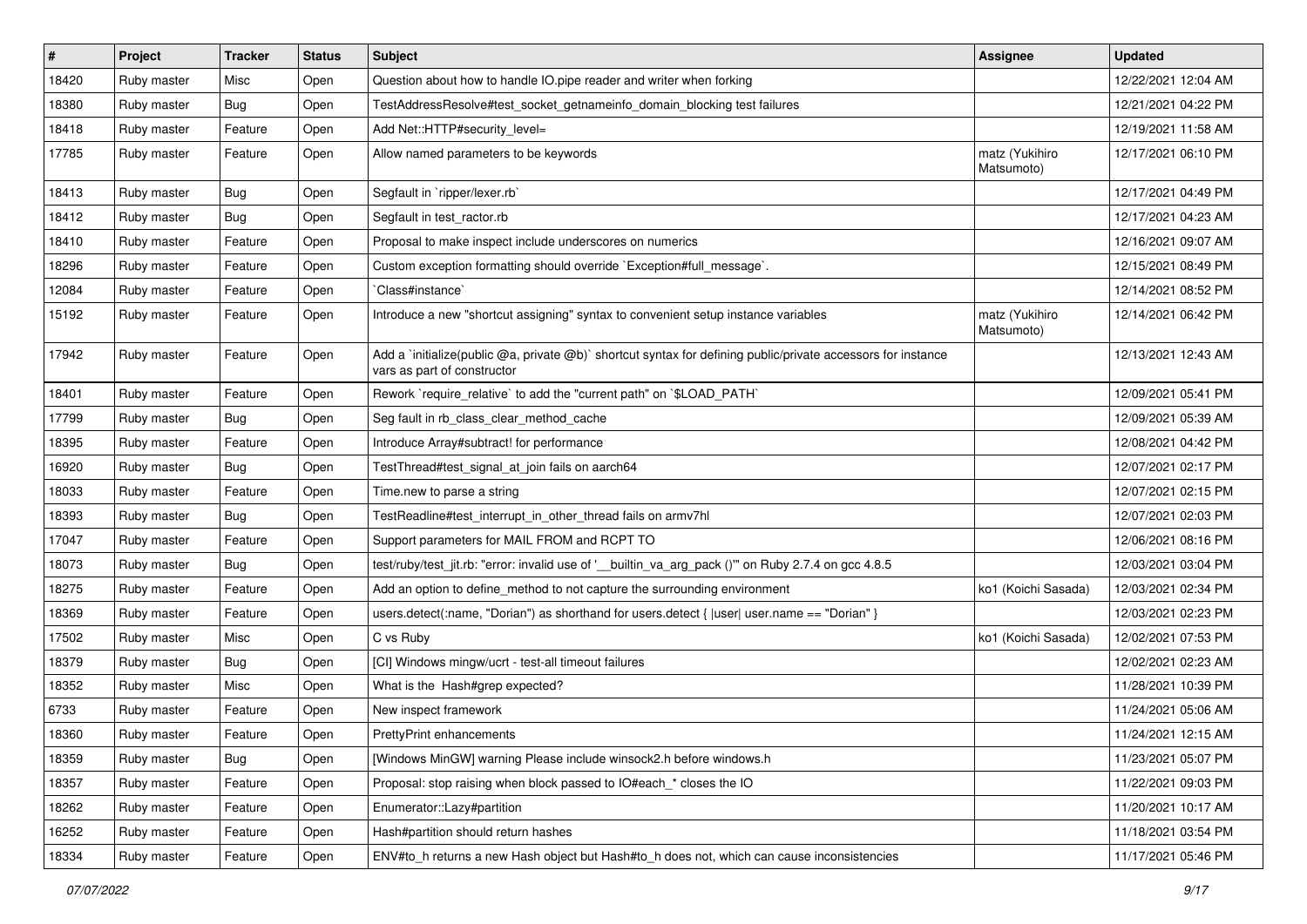| #     | Project     | <b>Tracker</b> | <b>Status</b> | Subject                                                                                                                                                               | <b>Assignee</b>               | <b>Updated</b>      |
|-------|-------------|----------------|---------------|-----------------------------------------------------------------------------------------------------------------------------------------------------------------------|-------------------------------|---------------------|
| 18338 | Ruby master | <b>Bug</b>     | Open          | Encoding.default_external = Encoding::UTF_16BE may add a wrongly-encoded string to<br><b>\$LOADED FEATURES</b>                                                        |                               | 11/15/2021 07:32 AM |
| 18331 | Ruby master | Feature        | Open          | Kernel.#Time                                                                                                                                                          |                               | 11/13/2021 12:41 PM |
| 18269 | Ruby master | Bug            | Open          | trace_opt_not and trace_opt_regexpmatch2 insns are indistinguishable                                                                                                  |                               | 11/12/2021 07:44 AM |
| 18035 | Ruby master | Feature        | Open          | Introduce general model/semantic for immutable by default.                                                                                                            |                               | 11/09/2021 04:47 PM |
| 18127 | Ruby master | Feature        | Open          | Ractor-local version of Singleton                                                                                                                                     |                               | 11/09/2021 02:45 PM |
| 18291 | Ruby master | Feature        | Open          | When use =~ with named group, if regex is on the right side, variable not defined.                                                                                    |                               | 11/06/2021 12:36 PM |
| 15667 | Ruby master | Feature        | Open          | Introduce malloc_trim(0) in full gc cycles                                                                                                                            |                               | 11/01/2021 07:32 AM |
| 18137 | Ruby master | Feature        | Open          | A new method to check Proc is isolated or not                                                                                                                         |                               | 10/27/2021 07:30 AM |
| 18255 | Ruby master | Bug            | Open          | ioctl zeroes the last buffer byte                                                                                                                                     |                               | 10/25/2021 08:13 AM |
| 18265 | Ruby master | Feature        | Open          | Self-contained one-binary feature which discuss on ruby kaigi 2021 day 2, $\Box$ Ruby Committers vs the World /<br>CRuby Committers <sup>[]</sup>                     |                               | 10/24/2021 04:11 PM |
| 18083 | Ruby master | Feature        | Open          | Capture error in ensure block.                                                                                                                                        |                               | 10/21/2021 01:00 PM |
| 18259 | Ruby master | Feature        | Open          | Support quarter spec %q in Time#strftime                                                                                                                              |                               | 10/21/2021 12:15 PM |
| 18258 | Ruby master | Bug            | Open          | Ractor shareable? can be slow and mutates internal object flags.                                                                                                      | ko1 (Koichi Sasada)           | 10/21/2021 08:58 AM |
| 18256 | Ruby master | Feature        | Open          | Change the canonical name of Thread::Mutex, Thread::Queue, Thread::SizedQueue and<br>Thread::ConditionVariable to just Mutex, Queue, SizedQueue and ConditionVariable |                               | 10/20/2021 10:59 PM |
| 17146 | Ruby master | Bug            | Open          | Queue operations are allowed after it is frozen                                                                                                                       |                               | 10/20/2021 08:32 PM |
| 17774 | Ruby master | Bug            | Open          | Quantified empty group causes regex to fail                                                                                                                           |                               | 10/13/2021 04:43 PM |
| 18248 | Ruby master | Misc           | Open          | <b>Add Feature Triaging Guide</b>                                                                                                                                     |                               | 10/12/2021 03:21 PM |
| 18242 | Ruby master | Feature        | Open          | Parser makes multiple assignment sad in confusing way                                                                                                                 |                               | 10/09/2021 07:58 AM |
| 10416 | Ruby master | <b>Bug</b>     | Open          | Create mechanism for updating of Unicode data files downstreams when we want                                                                                          | nobu (Nobuyoshi<br>Nakada)    | 10/08/2021 06:40 AM |
| 18228 | Ruby master | Feature        | Open          | Add a 'timeout' option to 'IO.copy_stream'                                                                                                                            |                               | 10/01/2021 05:10 AM |
| 18227 | Ruby master | Feature        | Open          | Static class initialization.                                                                                                                                          | ioquatix (Samuel<br>Williams) | 09/29/2021 09:21 PM |
| 18194 | Ruby master | Feature        | Open          | No easy way to format exception messages per thread/fiber scheduler context.                                                                                          | mame (Yusuke<br>Endoh)        | 09/29/2021 10:10 AM |
| 18186 | Ruby master | Bug            | Open          | SEGV with system command - MinGW?                                                                                                                                     |                               | 09/22/2021 03:20 PM |
| 18151 | Ruby master | Feature        | Open          | Incorrect Resolv result when DNS server is unreachable                                                                                                                |                               | 09/18/2021 12:22 AM |
| 18168 | Ruby master | Feature        | Open          | Add ActiveSupport deep_transform_values to Ruby                                                                                                                       |                               | 09/15/2021 05:29 AM |
| 18119 | Ruby master | <b>Bug</b>     | Open          | Ractor crashes when instantiating classes                                                                                                                             | ko1 (Koichi Sasada)           | 09/14/2021 01:42 AM |
| 17624 | Ruby master | <b>Bug</b>     | Open          | Ractor.receive is not thread-safe                                                                                                                                     | ko1 (Koichi Sasada)           | 09/14/2021 01:40 AM |
| 17617 | Ruby master | Bug            | Open          | When a Ractor's incoming port is closed, Ractor.receive_if does not raise Ractor::ClosedError, but instead<br>blocks indefinitely                                     | ko1 (Koichi Sasada)           | 09/14/2021 01:40 AM |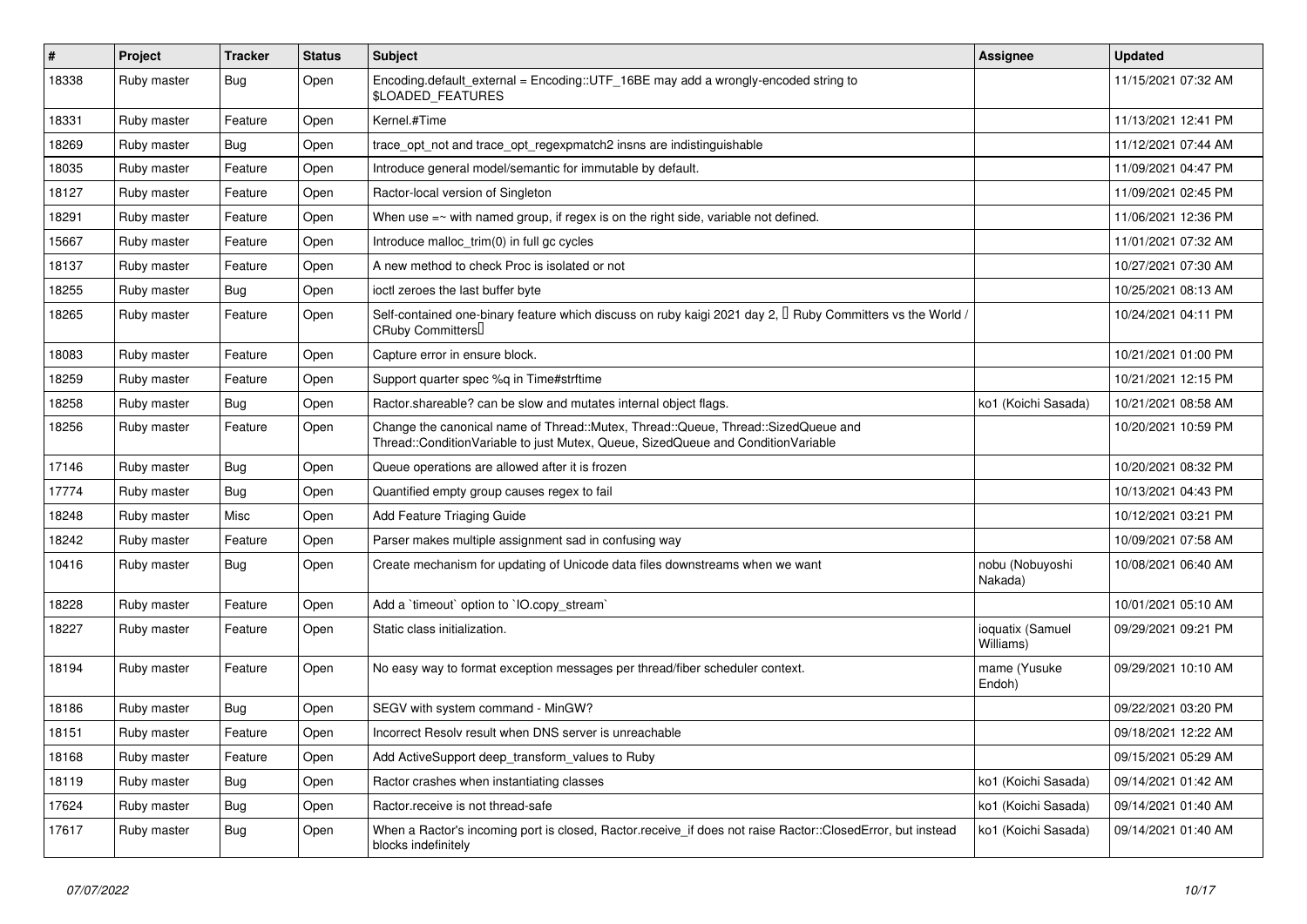| $\#$  | Project     | <b>Tracker</b> | <b>Status</b> | <b>Subject</b>                                                                                                             | <b>Assignee</b>               | <b>Updated</b>      |
|-------|-------------|----------------|---------------|----------------------------------------------------------------------------------------------------------------------------|-------------------------------|---------------------|
| 17878 | Ruby master | Bug            | Open          | bootstraptest/test_ractor.rb:224 a random failing test with "The outgoing-port is already closed<br>(Ractor::ClosedError)" |                               | 09/13/2021 01:10 PM |
| 18162 | Ruby master | Feature        | Open          | Shorthand method Proc#isolate to create isolated proc objects                                                              |                               | 09/13/2021 02:33 AM |
| 18152 | Ruby master | Bug            | Open          | Fix theoretical bug with signals + gsort                                                                                   |                               | 09/08/2021 03:38 PM |
| 18150 | Ruby master | Misc           | Open          | Proposal: Deprecate leading zero syntax to declare octals, since it's extremely confusing (and Python 3<br>removed it too) |                               | 09/04/2021 03:21 AM |
| 18146 | Ruby master | Feature        | Open          | Add 'delete_prefix' and 'delete_suffix' to 'Pathname'                                                                      |                               | 09/03/2021 04:59 AM |
| 18135 | Ruby master | Feature        | Open          | Introduce Enumerable#detect only                                                                                           |                               | 09/02/2021 05:44 PM |
| 18144 | Ruby master | Bug            | Open          | Timeout not working while regular expression match is running                                                              |                               | 09/02/2021 07:08 AM |
| 18131 | Ruby master | Bug            | Open          | addr2line.c: Some inlined functions mistakenly shown                                                                       |                               | 08/24/2021 07:59 PM |
| 16492 | Ruby master | <b>Bug</b>     | Open          | TestBugReporter#test_bug_reporter_add test failures                                                                        | jaruga (Jun Aruga)            | 08/24/2021 01:12 PM |
| 17722 | Ruby master | Bug            | Open          | define method with shareable results in "defined in a different Ractor"                                                    |                               | 08/24/2021 12:03 PM |
| 18129 | Ruby master | Bug            | Open          | Ractor-incompatible global variables can be accessed through alias                                                         |                               | 08/23/2021 10:08 PM |
| 15428 | Ruby master | Bug            | Open          | Refactor Proc#>> and #<<                                                                                                   |                               | 08/20/2021 06:31 PM |
| 18036 | Ruby master | <b>Bug</b>     | Open          | Pthread fibers become invalid on fork - different from normal fibers.                                                      | ioquatix (Samuel<br>Williams) | 08/19/2021 07:05 AM |
| 18080 | Ruby master | Bug            | Open          | Syntax error on one-line pattern matching                                                                                  |                               | 08/18/2021 12:38 AM |
| 18082 | Ruby master | Misc           | Open          | FileUtils.remove entry secure has inconsistent document                                                                    |                               | 08/17/2021 04:26 PM |
| 18069 | Ruby master | Feature        | Open          | instance_exec` is just ignored when the block is originally a method                                                       |                               | 08/10/2021 05:33 AM |
| 18070 | Ruby master | Feature        | Open          | `attr` should be removed                                                                                                   |                               | 08/09/2021 05:51 PM |
| 18068 | Ruby master | Misc           | Open          | Silence LoadError only if it is for rubygems itself                                                                        | hsbt (Hiroshi<br>SHIBATA)     | 08/08/2021 02:21 PM |
| 18063 | Ruby master | Feature        | Open          | io uring implementation                                                                                                    |                               | 08/05/2021 10:02 AM |
| 18058 | Ruby master | <b>Bug</b>     | Open          | 3.1.0-dev with MJIT enabled Zlib::BufError during `gem install`                                                            | k0kubun (Takashi<br>Kokubun)  | 08/02/2021 08:31 PM |
| 18057 | Ruby master | Feature        | Open          | Introduce Array#mean                                                                                                       |                               | 08/02/2021 02:16 PM |
| 18055 | Ruby master | Feature        | Open          | Introduce                                                                                                                  |                               | 07/30/2021 09:30 AM |
| 13514 | Ruby master | Feature        | Open          | [PATCH] thread pthread.c (native sleep): preserve old unblock function                                                     |                               | 07/27/2021 11:41 AM |
| 13502 | Ruby master | Feature        | Open          | remove unused Array#to_s implementation                                                                                    |                               | 07/27/2021 11:41 AM |
| 12992 | Ruby master | Feature        | Open          | ArgumentError if hostname is missing                                                                                       |                               | 07/27/2021 11:40 AM |
| 15305 | Ruby master | Feature        | Open          | [PATCH] include/ruby/ruby.h (RB_ALLOCV*): remove GC guard                                                                  | nobu (Nobuyoshi<br>Nakada)    | 07/27/2021 11:39 AM |
| 11373 | Ruby master | Feature        | Open          | Add command line option to query valid values for --dump                                                                   |                               | 07/27/2021 11:09 AM |
| 10755 | Ruby master | Feature        | Open          | Use rb_define_alias instead of rb_define_method for rb_cHash                                                               |                               | 07/27/2021 11:09 AM |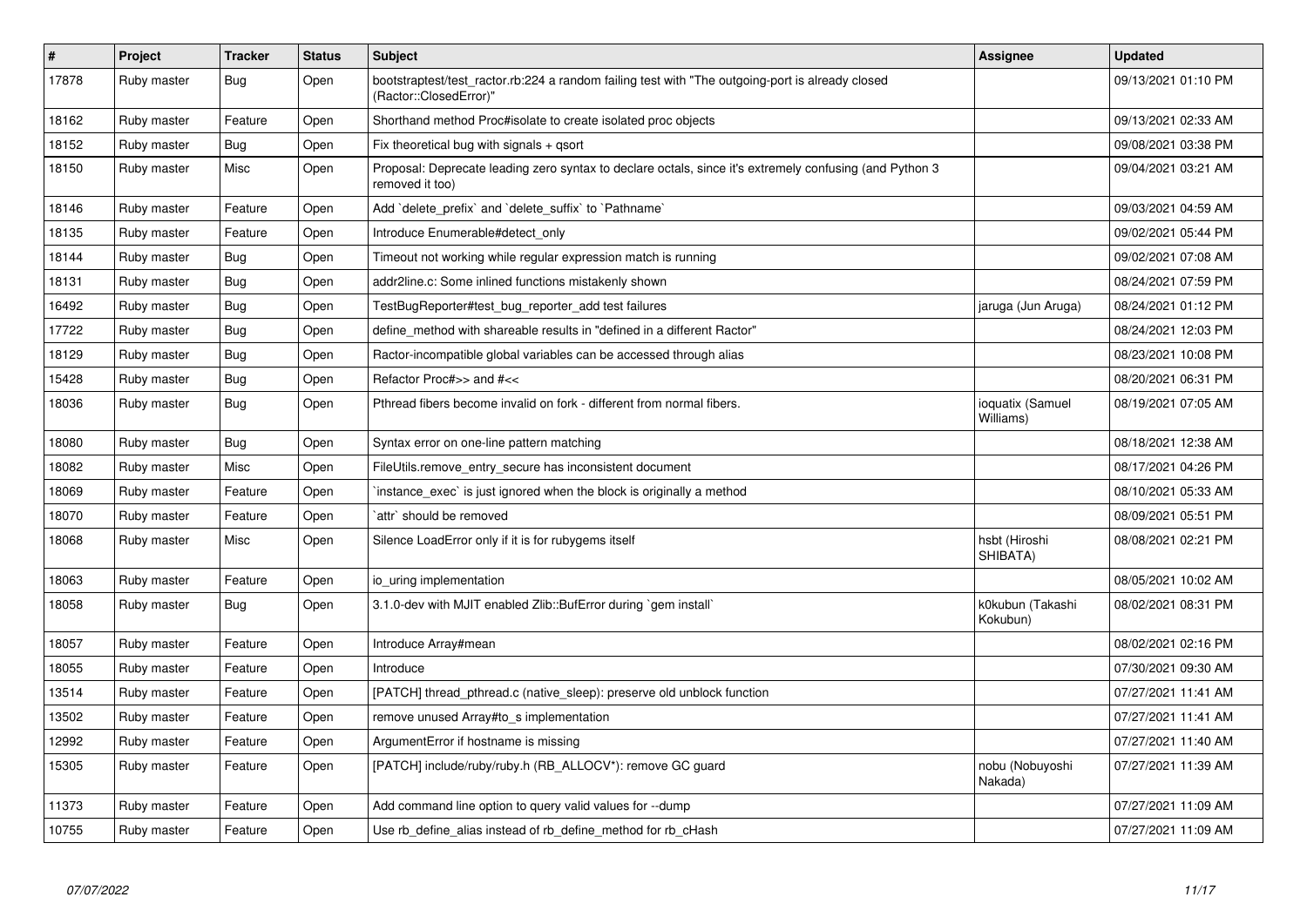| #     | Project     | <b>Tracker</b> | <b>Status</b> | <b>Subject</b>                                                                                                          | <b>Assignee</b>              | <b>Updated</b>      |
|-------|-------------|----------------|---------------|-------------------------------------------------------------------------------------------------------------------------|------------------------------|---------------------|
| 10549 | Ruby master | Feature        | Open          | Deprecate each_with_index and each_with_object in favor of with_index and with_object                                   | matz (Yukihiro<br>Matsumoto) | 07/27/2021 11:09 AM |
| 10287 | Ruby master | Feature        | Open          | rename COLON3 to COLON2_HEAD.                                                                                           | matz (Yukihiro<br>Matsumoto) | 07/27/2021 09:34 AM |
| 11431 | Ruby master | Feature        | Open          | [PATCH] rb_parser_compile_*: remove volatile arg                                                                        |                              | 07/27/2021 07:27 AM |
| 10473 | Ruby master | Feature        | Open          | Change Date#to_datetime to use local time                                                                               |                              | 07/23/2021 07:08 PM |
| 14274 | Ruby master | Feature        | Open          | Merge Std-Lib Time Class into Core                                                                                      |                              | 07/19/2021 07:54 AM |
| 11500 | Ruby master | Feature        | Open          | [RFC] rename Queue to UnboundedQueue                                                                                    |                              | 07/19/2021 07:48 AM |
| 14851 | Ruby master | Feature        | Open          | [PATCH] thread_pthread.c: remove non-sleepy timer thread implementation                                                 |                              | 07/19/2021 05:23 AM |
| 17994 | Ruby master | Feature        | Open          | Clarify `IO.read` behavior and add `File.read` method                                                                   |                              | 07/16/2021 03:04 AM |
| 17938 | Ruby master | Feature        | Open          | Keyword alternative for boolean positional arguments                                                                    |                              | 07/15/2021 06:46 AM |
| 18002 | Ruby master | <b>Bug</b>     | Open          | s390x: Tests failing without LC_ALL env                                                                                 | jaruga (Jun Aruga)           | 07/12/2021 04:30 PM |
| 15993 | Ruby master | Bug            | Open          | 'require' doesn't work if there are Cyrillic chars in the path to Ruby dir                                              |                              | 07/09/2021 04:08 PM |
| 17924 | Ruby master | Feature        | Open          | Range#infinite?                                                                                                         |                              | 07/08/2021 11:58 PM |
| 17931 | Ruby master | Bug            | Open          | Compile fails setup option nodynamic                                                                                    |                              | 07/07/2021 08:51 AM |
| 17833 | Ruby master | Feature        | Open          | add IO.readinto(b) where b is a bytes like object that is you can get a memoryview from                                 |                              | 06/30/2021 02:36 PM |
| 18013 | Ruby master | <b>Bug</b>     | Open          | Unexpected results when mxiing negated character classes and case-folding                                               |                              | 06/29/2021 12:05 PM |
| 18012 | Ruby master | <b>Bug</b>     | Open          | Case-insensitive character classes can only match multiple code points when top-level character class is not<br>negated |                              | 06/29/2021 08:35 AM |
| 18010 | Ruby master | <b>Bug</b>     | Open          | Character class with single character gets case-folded with following string                                            |                              | 06/28/2021 09:30 AM |
| 18009 | Ruby master | Bug            | Open          | Regexps \w and \W with /i option and /u option produce inconsistent results under nested negation and<br>intersection   |                              | 06/28/2021 09:09 AM |
| 18005 | Ruby master | Feature        | Open          | Enable non-blocking 'binding.irb'.                                                                                      |                              | 06/24/2021 07:20 PM |
| 14378 | Ruby master | Feature        | Open          | Increase Fixnum range on Windows from 31 bits to 63 bits                                                                |                              | 06/18/2021 07:31 PM |
| 14582 | Ruby master | <b>Bug</b>     | Open          | Unable to use `method_entry` and `method_return` tracing probes since 2.5                                               |                              | 06/18/2021 06:08 PM |
| 17999 | Ruby master | Bug            | Open          | TestMethod#test_zsuper intermittent timeout error on raspbian10-aarch64 Cl                                              |                              | 06/18/2021 01:33 AM |
| 14275 | Ruby master | Feature        | Open          | GC not aggressive enough                                                                                                |                              | 06/17/2021 06:54 PM |
| 14570 | Ruby master | Feature        | Open          | Make File.expand_path/real_path casing consistent on Windows                                                            |                              | 06/17/2021 04:22 PM |
| 17990 | Ruby master | Bug            | Open          | Inconsistent behavior of Regexp quantifiers over characters with complex case foldings                                  |                              | 06/15/2021 11:59 AM |
| 17989 | Ruby master | Bug            | Open          | Case insensitive Regexps do not handle characters with overlapping case foldings                                        |                              | 06/15/2021 11:43 AM |
| 17950 | Ruby master | Feature        | Open          | Unable to pattern-match against a String key                                                                            |                              | 06/15/2021 11:42 AM |
| 17944 | Ruby master | Feature        | Open          | Remove Socket.gethostbyaddr and Socket.gethostbyname                                                                    |                              | 06/10/2021 08:26 AM |
| 10320 | Ruby master | Feature        | Open          | require into module                                                                                                     |                              | 06/10/2021 08:15 AM |
| 17683 | Ruby master | Misc           | Open          | Current status of beginless range (experimental or not)                                                                 |                              | 06/05/2021 07:22 AM |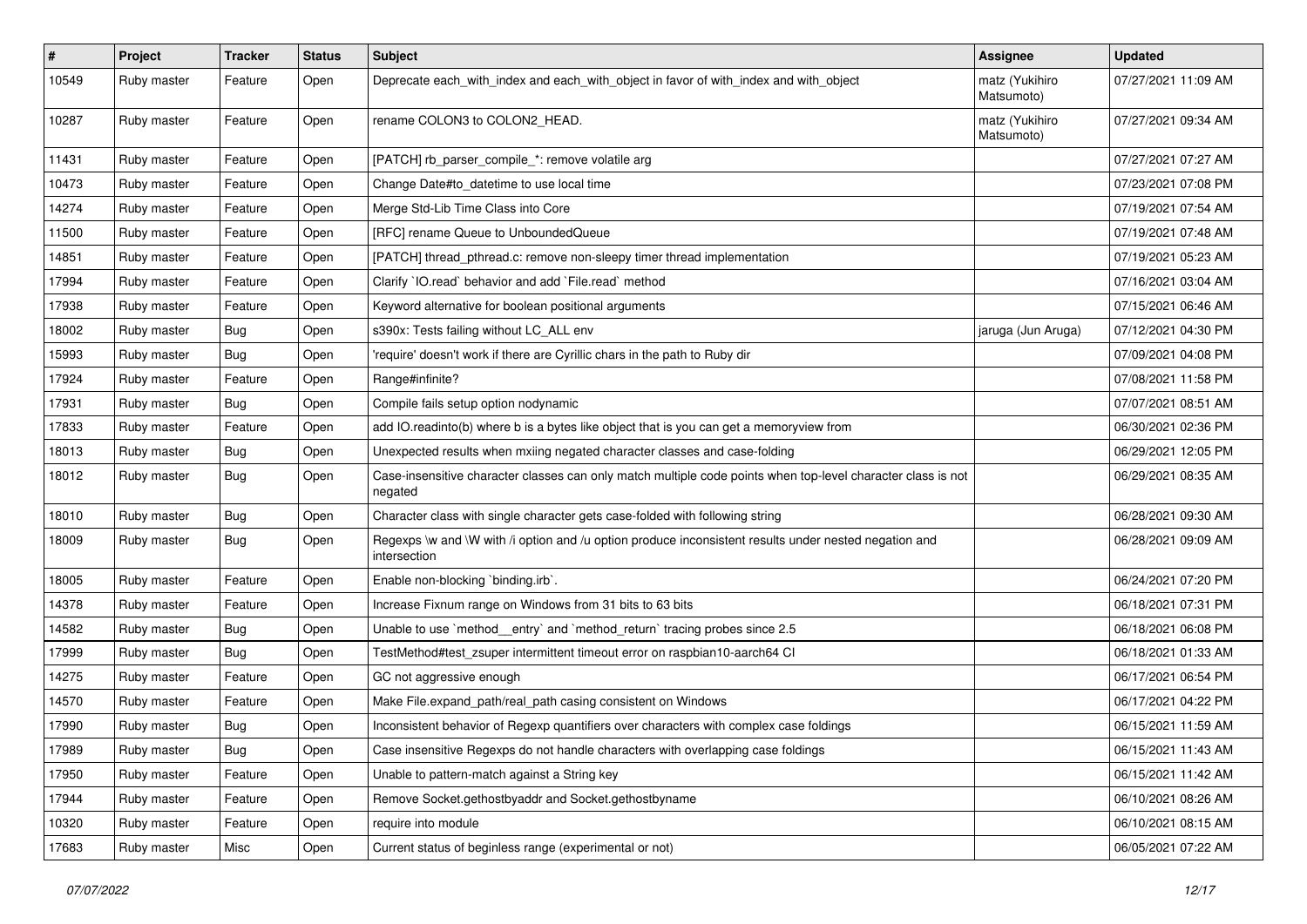| $\vert$ # | Project     | <b>Tracker</b> | <b>Status</b> | Subject                                                                           | <b>Assignee</b>              | <b>Updated</b>      |
|-----------|-------------|----------------|---------------|-----------------------------------------------------------------------------------|------------------------------|---------------------|
| 17925     | Ruby master | Bug            | Open          | Pattern matching syntax using semicolon one-line                                  |                              | 06/04/2021 03:08 PM |
| 17926     | Ruby master | Bug            | Open          | spec/ruby/core/file/atime_spec.rb: a random failing test on Travis ppc64le        |                              | 06/02/2021 04:35 PM |
| 17884     | Ruby master | Feature        | Open          | locindex for profiling tools                                                      | ko1 (Koichi Sasada)          | 05/24/2021 04:17 PM |
| 17792     | Ruby master | Bug            | Open          | make notes and make test fail with Ruby3.0.1p64 RaspberryPI 4B Ubuntu 20.10 ARM64 |                              | 05/23/2021 08:23 PM |
| 17210     | Ruby master | Feature        | Open          | More readable and useful `Set#inspect`                                            | knu (Akinori MUSHA)          | 05/19/2021 10:12 PM |
| 17859     | Ruby master | Feature        | Open          | Start IRB when running just `ruby`                                                |                              | 05/14/2021 07:54 AM |
| 17856     | Ruby master | Feature        | Open          | ary.member? is slower than ary.include?                                           |                              | 05/11/2021 10:12 AM |
| 17844     | Ruby master | Feature        | Open          | Support list of methods to test with respond_to?                                  |                              | 05/06/2021 07:00 PM |
| 17834     | Ruby master | Feature        | Open          | Add a Bytes and BytesArray class that implement memoryview                        |                              | 05/06/2021 02:22 PM |
| 17851     | Ruby master | Feature        | Open          | ruby extension for memoryview                                                     |                              | 05/05/2021 03:15 PM |
| 17825     | Ruby master | Feature        | Open          | Uniformize Float:: INFINITY and Date:: infinity.new                               |                              | 05/04/2021 01:43 AM |
| 17647     | Ruby master | Feature        | Open          | Print register `r11` on 32-bit ARM Linux                                          |                              | 04/30/2021 11:22 AM |
| 17830     | Ruby master | Feature        | Open          | Add Integer#previous and Integer#prev                                             | matz (Yukihiro<br>Matsumoto) | 04/27/2021 11:35 PM |
| 17016     | Ruby master | Feature        | Open          | Enumerable#accumulate                                                             |                              | 04/27/2021 03:14 PM |
| 17829     | Ruby master | Misc           | Open          | Clang/LLVM correctness of x64-mingw32 build (`shorten-64-to-32` warnings)         |                              | 04/26/2021 04:23 PM |
| 17817     | Ruby master | Bug            | Open          | --jit outputs ./tmp/_ruby_mjit_*.h: No such file or directory on with TMP         |                              | 04/22/2021 11:57 AM |
| 17790     | Ruby master | Feature        | Open          | Have a way to clear a String without resetting its capacity                       |                              | 04/21/2021 11:27 PM |
| 17815     | Ruby master | Misc           | Open          | Snapcraft Ruby plugin                                                             |                              | 04/20/2021 07:59 PM |
| 17808     | Ruby master | Feature        | Open          | Feature Request: JS like splat of Object properties as named method parameters    |                              | 04/17/2021 11:43 PM |
| 11230     | Ruby master | Bug            | Open          | Should rb_struct_s_members() be public API?                                       |                              | 04/17/2021 05:06 PM |
| 17749     | Ruby master | Feature        | Open          | Const source location without name                                                |                              | 04/17/2021 07:38 AM |
| 17797     | Ruby master | Feature        | Open          | MIPS support for addr2line.c                                                      |                              | 04/13/2021 03:49 AM |
| 17786     | Ruby master | Feature        | Open          | Proposal: new "ends" keyword                                                      |                              | 04/11/2021 01:40 AM |
| 16816     | Ruby master | Feature        | Open          | Prematurely terminated Enumerator should stay terminated                          |                              | 04/09/2021 09:24 PM |
| 17773     | Ruby master | Feature        | Open          | Alias `Numeric#zero?` and `Float#zero?` as `Numeric#empty?` and `Float#empty?`    |                              | 04/02/2021 03:39 PM |
| 17771     | Ruby master | Feature        | Open          | String#start_with? should not construct MatchData or set \$~                      |                              | 04/02/2021 02:49 PM |
| 12689     | Ruby master | Bug            | Open          | Thread isolation of $\gamma$ and \$                                               |                              | 04/01/2021 08:51 PM |
| 17758     | Ruby master | Feature        | Open          | Provide Hash#count for performance improvement                                    |                              | 03/28/2021 06:39 PM |
| 17354     | Ruby master | <b>Bug</b>     | Open          | Module#const_source_location is misleading for constants awaiting autoload        |                              | 03/26/2021 05:56 PM |
| 17743     | Ruby master | Feature        | Open          | Show argument types in backtrace                                                  |                              | 03/25/2021 06:39 PM |
| 17682     | Ruby master | Feature        | Open          | String#casecmp performance improvement                                            |                              | 03/24/2021 02:29 PM |
| 17718     | Ruby master | Feature        | Open          | a method paramaters object that can be pattern matched against                    |                              | 03/24/2021 01:29 PM |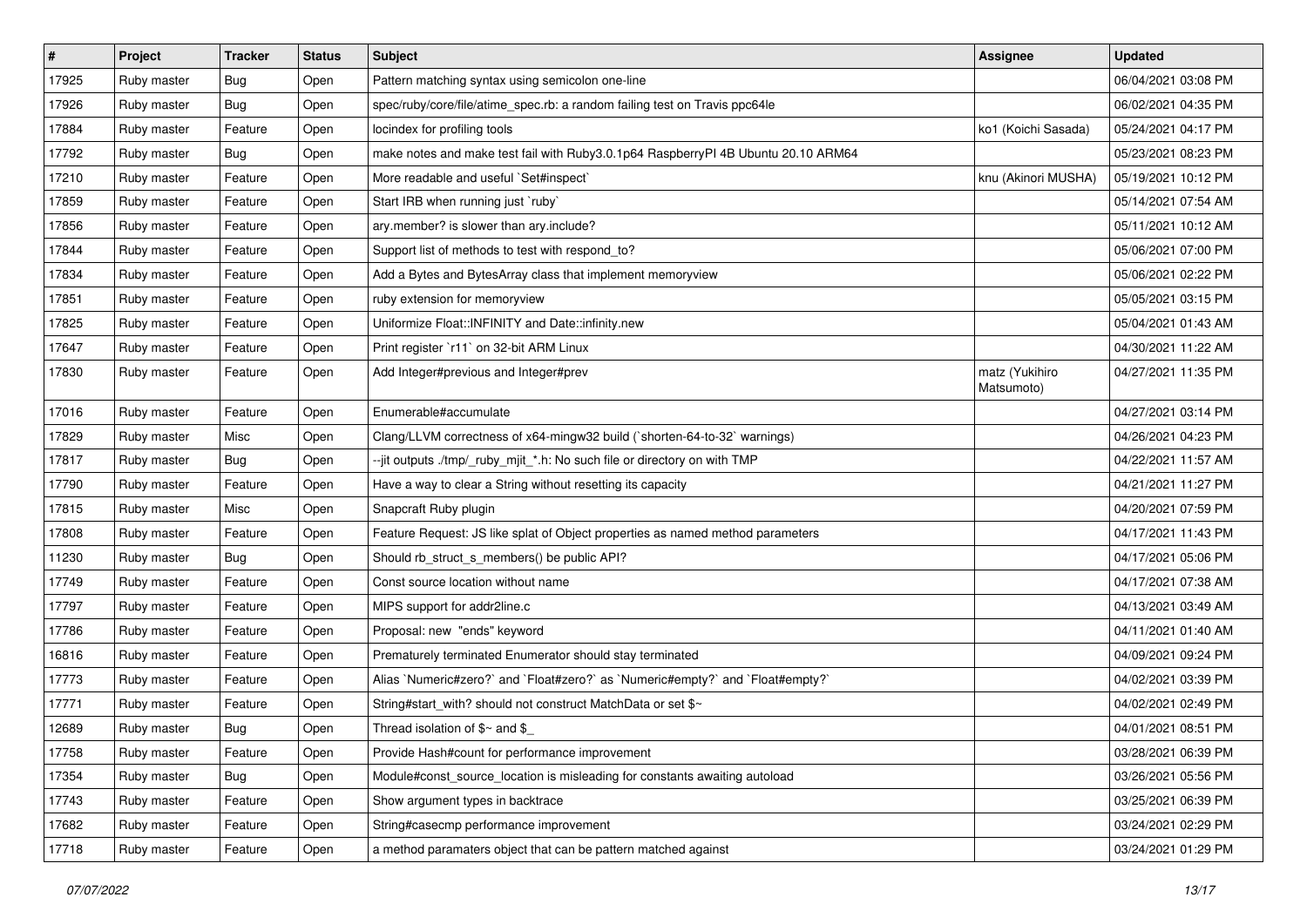| $\vert$ # | Project     | <b>Tracker</b> | <b>Status</b> | <b>Subject</b>                                                                                                                                            | <b>Assignee</b>              | <b>Updated</b>      |
|-----------|-------------|----------------|---------------|-----------------------------------------------------------------------------------------------------------------------------------------------------------|------------------------------|---------------------|
| 17741     | Ruby master | Feature        | Open          | Ruby links to `objc` for convenience - this should be moved into a native ext                                                                             |                              | 03/23/2021 01:24 AM |
| 17142     | Ruby master | Bug            | Open          | Ruby fails to build in AIX                                                                                                                                |                              | 03/20/2021 07:08 AM |
| 13820     | Ruby master | Feature        | Open          | Add a nil coalescing operator                                                                                                                             |                              | 03/16/2021 03:34 PM |
| 17680     | Ruby master | Bug            | Open          | tab completion no longer works on irb3.0                                                                                                                  |                              | 03/13/2021 08:06 AM |
| 16810     | Ruby master | Bug            | Open          | ruby segfaults on s390x with musl libc                                                                                                                    |                              | 03/05/2021 01:38 AM |
| 17663     | Ruby master | Feature        | Open          | Enumerator#with, an alternative to Enumerator#with_object                                                                                                 |                              | 03/02/2021 05:48 PM |
| 17660     | Ruby master | Feature        | Open          | Expose information about which basic methods have been redefined                                                                                          |                              | 03/02/2021 03:31 PM |
| 16113     | Ruby master | Feature        | Open          | Partial application                                                                                                                                       |                              | 03/02/2021 02:00 PM |
| 17667     | Ruby master | Bug            | Open          | Module#name needs synchronization                                                                                                                         | ko1 (Koichi Sasada)          | 03/02/2021 07:31 AM |
| 17184     | Ruby master | Feature        | Open          | No stdlib function to perform simple string replacement                                                                                                   | matz (Yukihiro<br>Matsumoto) | 02/23/2021 09:27 PM |
| 14480     | Ruby master | Bug            | Open          | miniruby crashing when compiled with -O2 or -O1 on aarch64                                                                                                |                              | 02/23/2021 10:35 AM |
| 16990     | Ruby master | Feature        | Open          | Sets: operators compatibility with Array                                                                                                                  |                              | 02/22/2021 11:37 PM |
| 17646     | Ruby master | Bug            | Open          | Check for `__builtin_mul_overflow` with `long long` arguments                                                                                             |                              | 02/19/2021 06:19 PM |
| 17637     | Ruby master | Misc           | Open          | Endless ranges with 'nil' boundary weird behavior                                                                                                         |                              | 02/19/2021 07:57 AM |
| 17591     | Ruby master | Misc           | Open          | Test frameworks and REPLs do not show deprecation warnings by default                                                                                     |                              | 02/17/2021 09:06 AM |
| 17627     | Ruby master | Feature        | Open          | Suggestion: Implement `freeze_values` instance method on collection-like classes.                                                                         |                              | 02/16/2021 07:58 PM |
| 17140     | Ruby master | Feature        | Open          | Merge Enumerable#grep(_v) with Enumerable#select/reject                                                                                                   |                              | 02/10/2021 07:56 AM |
| 17616     | Ruby master | Feature        | Open          | Support backtracing on Linux with non-GNU-libc + libunwind                                                                                                |                              | 02/09/2021 01:12 PM |
| 17611     | Ruby master | Feature        | Open          | Expose `rb_execarg` interfaces and `rb_grantpt`                                                                                                           |                              | 02/07/2021 01:52 AM |
| 17543     | Ruby master | <b>Bug</b>     | Open          | Ractor isolation broken by `self` in shareable proc                                                                                                       | ko1 (Koichi Sasada)          | 01/29/2021 03:06 PM |
| 17566     | Ruby master | Feature        | Open          | Tune thread QoS / efficiency on macOS                                                                                                                     |                              | 01/29/2021 09:16 AM |
| 17531     | Ruby master | Bug            | Open          | did_you_mean' not Ractor friendly                                                                                                                         | ko1 (Koichi Sasada)          | 01/29/2021 08:48 AM |
| 17586     | Ruby master | Misc           | Open          | Please run Windows CI in all std-lib repos                                                                                                                |                              | 01/28/2021 02:34 PM |
| 11539     | Ruby master | Feature        | Open          | Support explicit declaration of volatile instance variables                                                                                               |                              | 01/26/2021 03:30 PM |
| 17579     | Ruby master | Feature        | Open          | [Proposal] A suggestion for newline-separated shorthand notation, for the creation of Arrays containing<br>strings that may contain '' (space) characters |                              | 01/25/2021 04:33 PM |
| 17330     | Ruby master | Feature        | Open          | Object#non                                                                                                                                                |                              | 01/25/2021 03:54 PM |
| 17576     | Ruby master | Feature        | Open          | Partial Functions (procs, lambdas)                                                                                                                        |                              | 01/24/2021 07:58 PM |
| 13750     | Ruby master | Feature        | Open          | Improve String#casecmp? and Symbol#casecmp? performance with ASCII string                                                                                 |                              | 01/24/2021 07:12 AM |
| 17569     | Ruby master | Misc           | Open          | uri lib maintainership                                                                                                                                    | akr (Akira Tanaka)           | 01/23/2021 10:42 AM |
| 17565     | Ruby master | Misc           | Open          | Prefer use of access(2) in rb_file_load_ok() to check for existence of require'd files                                                                    |                              | 01/21/2021 08:52 PM |
| 17562     | Ruby master | Feature        | Open          | Update - E option in -- help                                                                                                                              |                              | 01/19/2021 05:38 PM |
| 14430     | Ruby master | Feature        | Open          | net/http: use Socket.tcp with connect_timeout, instead of TCPSocket.open wrapped in Timeout.timeout                                                       |                              | 01/19/2021 10:01 AM |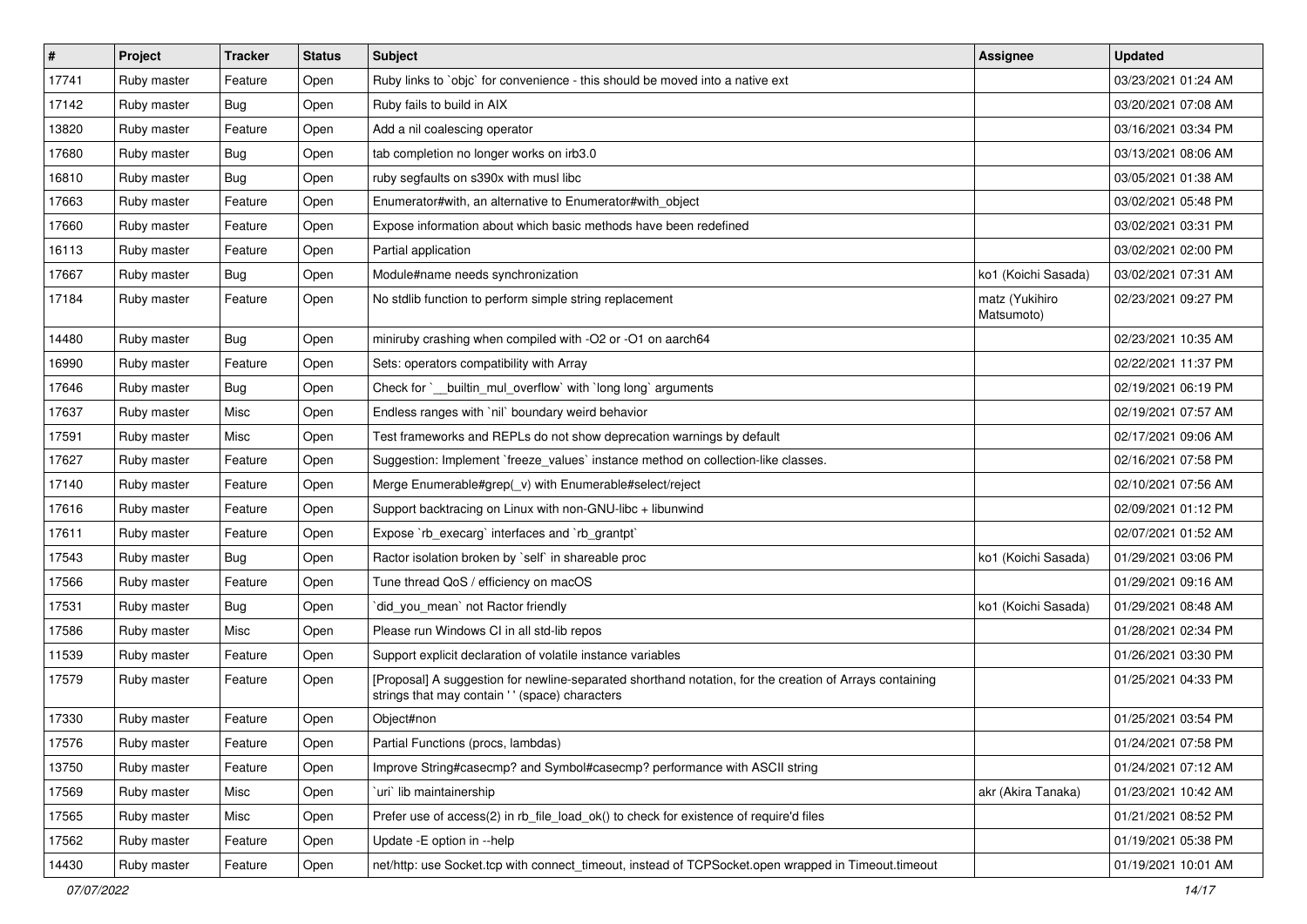| $\vert$ # | Project     | <b>Tracker</b> | <b>Status</b> | Subject                                                                                                                                | Assignee                     | <b>Updated</b>      |
|-----------|-------------|----------------|---------------|----------------------------------------------------------------------------------------------------------------------------------------|------------------------------|---------------------|
| 17550     | Ruby master | Feature        | Open          | Why no function to get all subdirectories of a directory?                                                                              |                              | 01/18/2021 08:57 AM |
| 11882     | Ruby master | Feature        | Open          | Map or NamedMap                                                                                                                        | matz (Yukihiro<br>Matsumoto) | 01/17/2021 01:31 PM |
| 17528     | Ruby master | Feature        | Open          | Make Addrinfo.getaddrinfo fall back to Timeout.timeout for :resolv_timeout                                                             |                              | 01/13/2021 08:50 PM |
| 17496     | Ruby master | Feature        | Open          | Add constant Math::TAU                                                                                                                 |                              | 01/13/2021 05:47 AM |
| 17097     | Ruby master | Feature        | Open          | `map_min`, `map_max`                                                                                                                   |                              | 01/13/2021 01:24 AM |
| 17357     | Ruby master | Feature        | Open          | Queue#pop` should have a block form for closed queues                                                                                  |                              | 01/12/2021 07:32 AM |
| 17474     | Ruby master | Feature        | Open          | Interpreting constants at compile time                                                                                                 |                              | 01/07/2021 04:40 PM |
| 17420     | Ruby master | Bug            | Open          | Unsafe mutation of \$" when doing non-RubyGems require in Ractor                                                                       | ko1 (Koichi Sasada)          | 01/07/2021 01:23 PM |
| 17513     | Ruby master | Bug            | Open          | Methods of shareable objects and UnboundMethods should be shareable                                                                    | ko1 (Koichi Sasada)          | 01/06/2021 08:53 PM |
| 16436     | Ruby master | Misc           | Open          | hash missing #last method, make it not so consistent (it has #first)                                                                   |                              | 01/06/2021 09:47 AM |
| 17373     | Ruby master | <b>Bug</b>     | Open          | Ruby 3.0 is slower at Discourse bench than Ruby 2.7                                                                                    |                              | 01/04/2021 06:47 AM |
| 17506     | Ruby master | Bug            | Open          | Ractor isolation broken by ThreadGroup                                                                                                 |                              | 01/03/2021 08:05 PM |
| 15225     | Ruby master | Feature        | Open          | OpenStruct: Recursively converting child Hash objects to OpenStruct objects.                                                           |                              | 01/03/2021 02:30 AM |
| 17471     | Ruby master | Feature        | Open          | send_if method for improved conditional chaining                                                                                       |                              | 12/29/2020 03:23 PM |
| 16291     | Ruby master | Feature        | Open          | Introduce support for resize in rb_ary_freeze and prefer internal use of rb_ary_freeze and rb_str_freeze for<br>String and Array types | nobu (Nobuyoshi<br>Nakada)   | 12/25/2020 02:43 AM |
| 17422     | Ruby master | Misc           | Open          | 3.0 documentation problems tracking ticket                                                                                             |                              | 12/24/2020 12:51 PM |
| 17399     | Ruby master | Misc           | Open          | Are endless methods experimental?                                                                                                      |                              | 12/22/2020 07:05 PM |
| 17393     | Ruby master | Feature        | Open          | 'Ractor::Moved#inspect'                                                                                                                | ko1 (Koichi Sasada)          | 12/21/2020 05:47 PM |
| 17337     | Ruby master | Bug            | Open          | Don't embed Ruby build-time configuration in Ruby                                                                                      |                              | 12/21/2020 04:17 PM |
| 17414     | Ruby master | Feature        | Open          | Ractor should allow access to shareable attributes for Modules/Classes                                                                 | ko1 (Koichi Sasada)          | 12/21/2020 03:56 PM |
| 17416     | Ruby master | Feature        | Open          | Improve performance Kernel#itself                                                                                                      |                              | 12/21/2020 01:14 PM |
| 17406     | Ruby master | Feature        | Open          | Add `NoMatchingPatternError#depth`                                                                                                     |                              | 12/19/2020 03:18 PM |
| 17404     | Ruby master | Feature        | Open          | Ractor `move:` API to allow shareability check                                                                                         | ko1 (Koichi Sasada)          | 12/18/2020 09:17 PM |
| 17099     | Ruby master | Feature        | Open          | Remove boolean argument and warning from Module#attr                                                                                   |                              | 12/18/2020 04:15 AM |
| 17400     | Ruby master | Bug            | Open          | Incorrect character downcase for Greek Sigma                                                                                           | duerst (Martin Dürst)        | 12/17/2020 06:56 AM |
| 17390     | Ruby master | Misc           | Open          | Class and method-level docs for Ractor                                                                                                 |                              | 12/13/2020 06:33 PM |
| 17333     | Ruby master | Feature        | Open          | Enumerable#many?                                                                                                                       |                              | 12/11/2020 03:38 AM |
| 10238     | Ruby master | Feature        | Open          | todo: remove dependency on malloc_usable_size                                                                                          | ko1 (Koichi Sasada)          | 12/10/2020 09:20 AM |
| 17134     | Ruby master | Feature        | Open          | Add resolv_timeout to TCPSocket                                                                                                        |                              | 12/10/2020 09:09 AM |
| 6869      | Ruby master | Feature        | Open          | Do not treat `_` parameter exceptionally                                                                                               | matz (Yukihiro<br>Matsumoto) | 12/10/2020 08:58 AM |
| 14492     | Ruby master | Feature        | Open          | iseq loading + caching should be in core                                                                                               | ko1 (Koichi Sasada)          | 12/10/2020 08:53 AM |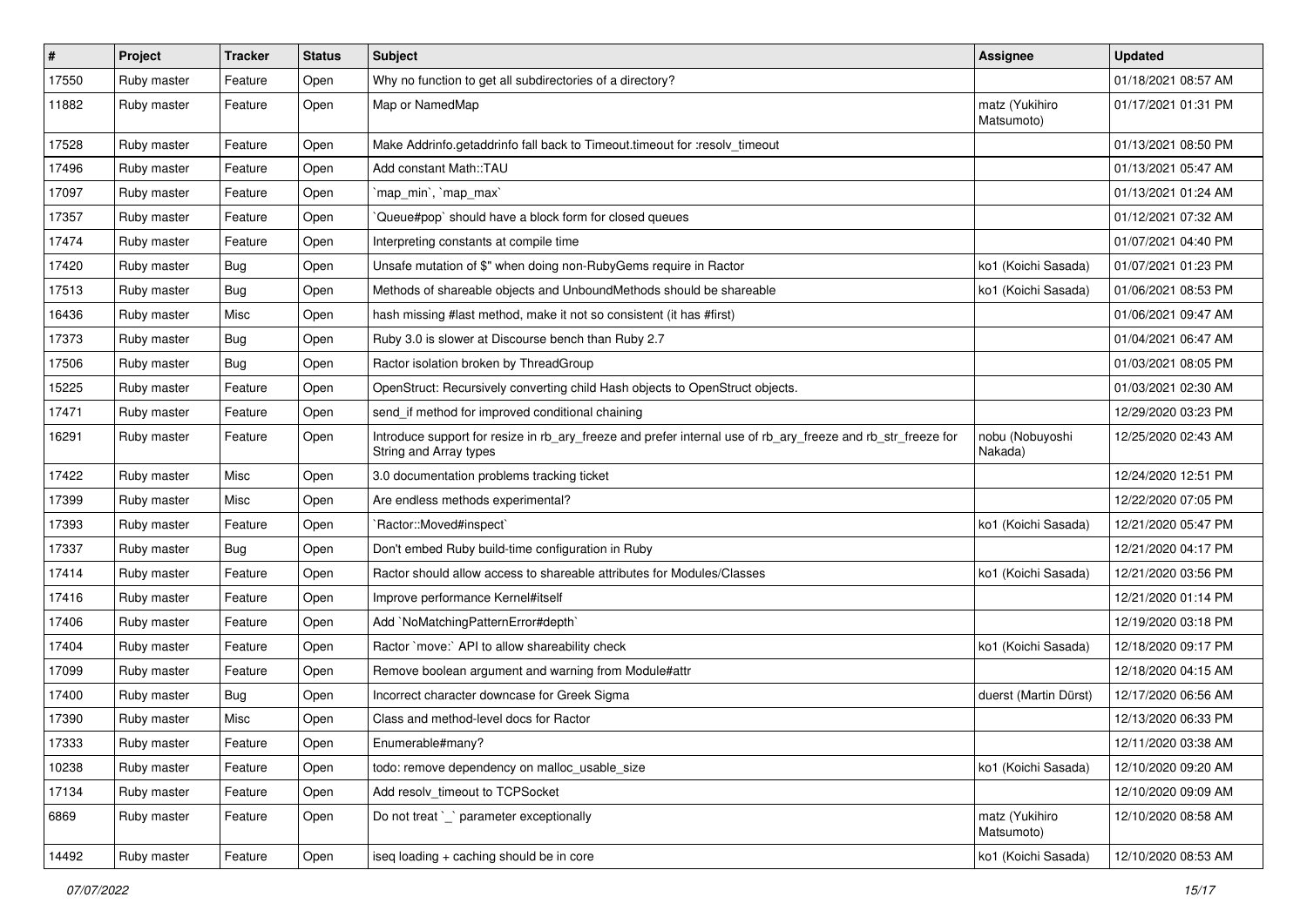| $\vert$ # | Project     | <b>Tracker</b> | <b>Status</b> | <b>Subject</b>                                                                           | <b>Assignee</b>              | <b>Updated</b>      |
|-----------|-------------|----------------|---------------|------------------------------------------------------------------------------------------|------------------------------|---------------------|
| 10489     | Ruby master | Feature        | Open          | Add inherit method for clearer and multiple inheritance                                  | matz (Yukihiro<br>Matsumoto) | 12/10/2020 08:53 AM |
| 10318     | Ruby master | Feature        | Open          | [PATCH 0/n] Let underscore be positionally matched arg to omit binding obvious variable. |                              | 12/10/2020 08:53 AM |
| 8807      | Ruby master | Feature        | Open          | Custom literals                                                                          |                              | 12/10/2020 08:53 AM |
| 8270      | Ruby master | Feature        | Open          | Ruby should build without thread support (aka minix)                                     | nobu (Nobuyoshi<br>Nakada)   | 12/10/2020 08:53 AM |
| 8229      | Ruby master | Feature        | Open          | extend Hash.include?                                                                     | matz (Yukihiro<br>Matsumoto) | 12/10/2020 08:53 AM |
| 7748      | Ruby master | Feature        | Open          | Contextual send                                                                          | matz (Yukihiro<br>Matsumoto) | 12/10/2020 08:53 AM |
| 7546      | Ruby master | Feature        | Open          | Change behavior of `Array#slice` for an argument of `Range` class                        | matz (Yukihiro<br>Matsumoto) | 12/10/2020 08:49 AM |
| 7545      | Ruby master | Feature        | Open          | Make Range act as a "lazy ordered set"                                                   |                              | 12/10/2020 08:49 AM |
| 7220      | Ruby master | Feature        | Open          | Separate IO#dup, StringIO#initialize_copy from dup(2)                                    |                              | 12/10/2020 08:47 AM |
| 6828      | Ruby master | Feature        | Open          | <b>Constancy of Constants</b>                                                            |                              | 12/10/2020 08:47 AM |
| 17383     | Ruby master | <b>Bug</b>     | Open          | 3.0 recursion memory speed issues                                                        |                              | 12/09/2020 05:41 PM |
| 17375     | Ruby master | Feature        | Open          | Add scheduler callbacks for transferring fibers                                          |                              | 12/07/2020 11:31 PM |
| 17156     | Ruby master | Feature        | Open          | Refinements per directory tree                                                           |                              | 12/07/2020 05:19 AM |
| 17359     | Ruby master | Bug            | Open          | Ractor copy mode is not Ractor-safe                                                      | ko1 (Koichi Sasada)          | 12/02/2020 05:42 PM |
| 17356     | Ruby master | Feature        | Open          | Alignment of memory allocated through Fiddle struct's malloc                             |                              | 12/02/2020 11:06 AM |
| 17353     | Ruby master | Feature        | Open          | Functional chaining operator                                                             |                              | 11/30/2020 03:29 AM |
| 16241     | Ruby master | Feature        | Open          | Shorter syntax for anonymous refinements                                                 |                              | 11/20/2020 07:22 PM |
| 17143     | Ruby master | Feature        | Open          | Improve support for warning categories                                                   |                              | 11/20/2020 01:05 PM |
| 17325     | Ruby master | Feature        | Open          | Adds Fiber#cancel, which forces a Fiber to break/return                                  |                              | 11/19/2020 12:34 AM |
| 17315     | Ruby master | Feature        | Open          | Hash #transform                                                                          |                              | 11/13/2020 08:38 PM |
| 17298     | Ruby master | Feature        | Open          | Ractor's basket communication APIs                                                       |                              | 11/13/2020 04:16 PM |
| 17309     | Ruby master | Misc           | Open          | URI escape being deprecated, yet there is no replacement                                 |                              | 11/11/2020 12:52 AM |
| 17311     | Ruby master | Feature        | Open          | Improve performance Array#deconstruct & Array#to_ary                                     |                              | 11/08/2020 07:12 AM |
| 17286     | Ruby master | Feature        | Open          | 'Ractor.new' should accept 'move: true'                                                  |                              | 11/08/2020 03:01 AM |
| 17208     | Ruby master | Feature        | Open          | Add `Set#compact` and `Set#compact!` methods                                             |                              | 11/05/2020 10:44 AM |
| 17127     | Ruby master | Feature        | Open          | Some TrueClass methods are faster if implemented in Ruby                                 |                              | 11/05/2020 07:11 AM |
| 17288     | Ruby master | Feature        | Open          | Optimize send call with a literal method name                                            | matz (Yukihiro<br>Matsumoto) | 10/30/2020 12:17 AM |
| 17159     | Ruby master | Bug            | Open          | extend 'define_method' for Ractor                                                        |                              | 10/29/2020 04:06 PM |
| 17290     | Ruby master | Feature        | Open          | Syntax sugar for boolean keyword argument                                                |                              | 10/29/2020 04:51 AM |